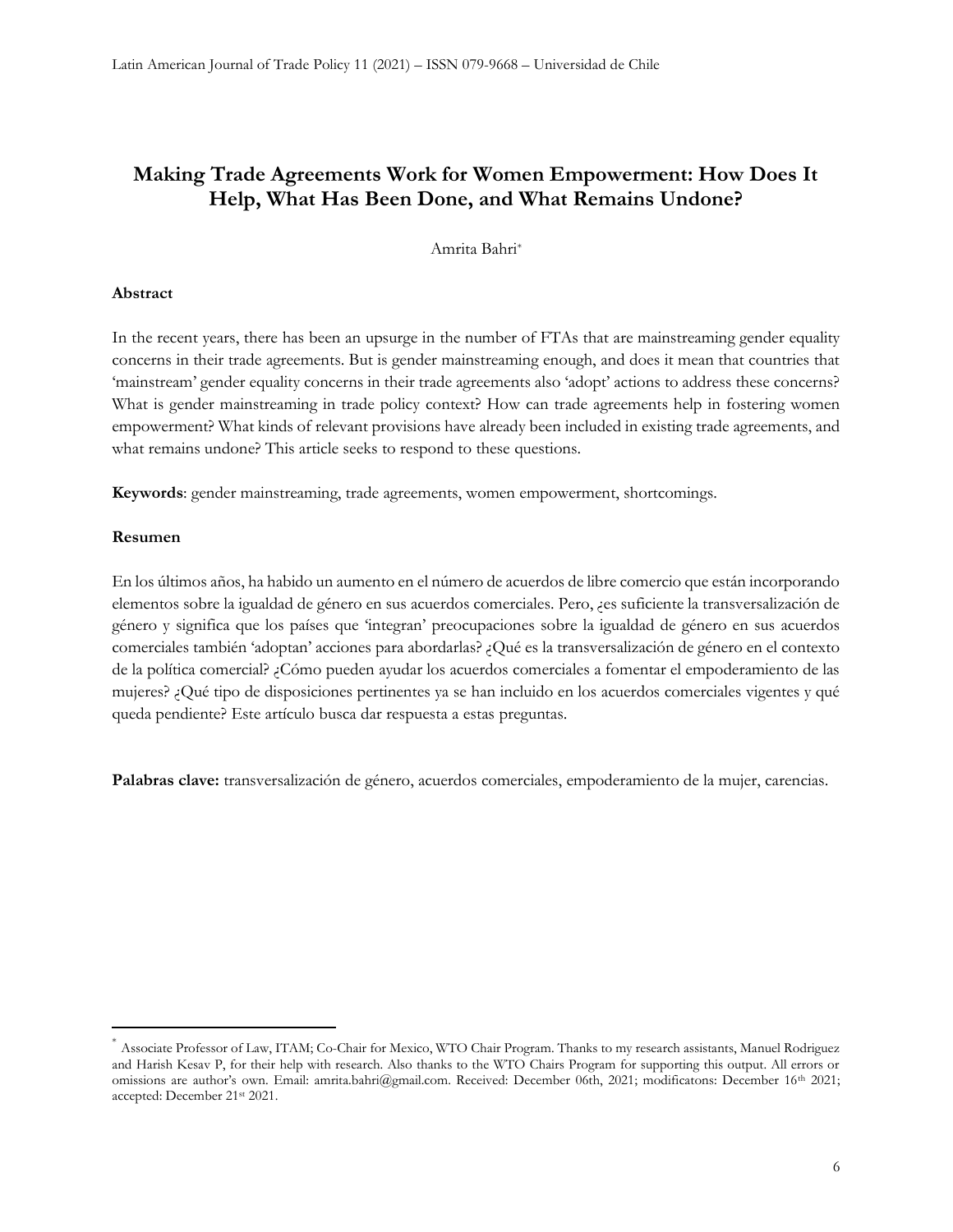#### Introduction

The World Trade Organization (WTO) has recently issued the text of Draft Ministerial Declaration on the Advancement of Gender Equality and Women's Economic Empowerment in Trade.<sup>1</sup> This is proposed to be adopted at the upcoming 12<sup>th</sup> Ministerial Conference. Once adopted, the Declaration will confirm the WTO's mandate for work on trade and women's economic empowerment. It will represent an important step towards women empowerment considerations being considered in the context of trade policies. The Declaration will oblige members to mainstream gender equality perspective in Aid for Trade programs and collect gender-disaggregated data. It also provides to the WTO Secretariat a role in coordinating research work on trade and gender.

Other strides have also been made in this respect. There are several programs established by global economic institutions like the Organization for Economic Co-operation and Development (OECD), the International Trade Centre (ITC) and the United Nations Conference on Trade and Development (UNCTAD) that also seek to use trade policy instruments to promote women empowerment (ITC, 2020, 2021; Korinek, Moïsé, & Tange, 2021; OECD, 2021; UNCTAD, 2021a, 2021b). Moreover, recent trends have shown a promise in terms of the role that Free Trade Agreements (FTAs) can play in this respect. In the recent years, there has been an upsurge of FTAs that are mainstreaming gender equality concerns in their trade agreements, albeit in different ways, formats and drafting styles. However, there is a difference in 'mainstreaming concerns' and 'adopting actions'.

Gender mainstreaming entails the inclusion of gender equality concerns in the drafting of FTAs. Yet, gender mainstreaming is a process that does not in itself suggests or even guarantees that countries that employ this process have also adopted actions to address these concerns. Adoption of an action would require countries to take an affirmative action to strengthen women empowerment or reduce gender inequality. In most of the trade agreements in force today that have incorporated gender equality related provisions, countries have merely mainstreamed these concerns in the drafting of these agreements but have stayed away from committing themselves to an affirmative action in this respect.

Against this backdrop, it becomes pertinent to study the inter-linkages between trade agreements and gender equality concerns, and this paper attempts to further this understanding by contributing to the discussion on gender mainstreaming in trade agreements. In particular, the questions this paper seeks to address are the following: what is gender mainstreaming in trade policy context? and how can it help strengthen women empowerment? how have countries included gender-related concerns in their trade agreements so far? and what remains undone in this respect? This paper seeks to address these questions with the help of textual analysis, as the author has engaged in in-depth text analysis of all existing trade agreements currently in force and notified to the WTO.<sup>2</sup> All trade agreements were assessed to identify those agreements that contain gender-explicit provisions. Those provisions which use terms directly related to 'gender', 'women', 'female', 'maternity' or a similar expression in an explicit manner are

<sup>&</sup>lt;sup>1</sup> The Declaration's draft can be accessed here: <https://docs.wto.org/dol2fe/Pages/FE\_Search/FE\_S\_S009-DP.aspx?language=E&CatalogueIdList=278631,278632,278621&CurrentCatalogueIdIndex=1&FullTextHash=3 71857150&HasEnglishRecord=True&HasFrenchRecord=True&HasSpanishRecord=False> accessed 12 November 2021

<sup>2</sup> As on 1 June 2021. WTO Regional Trade Database, https://rtais.wto.org/UI/PublicMaintainRTAHome.aspx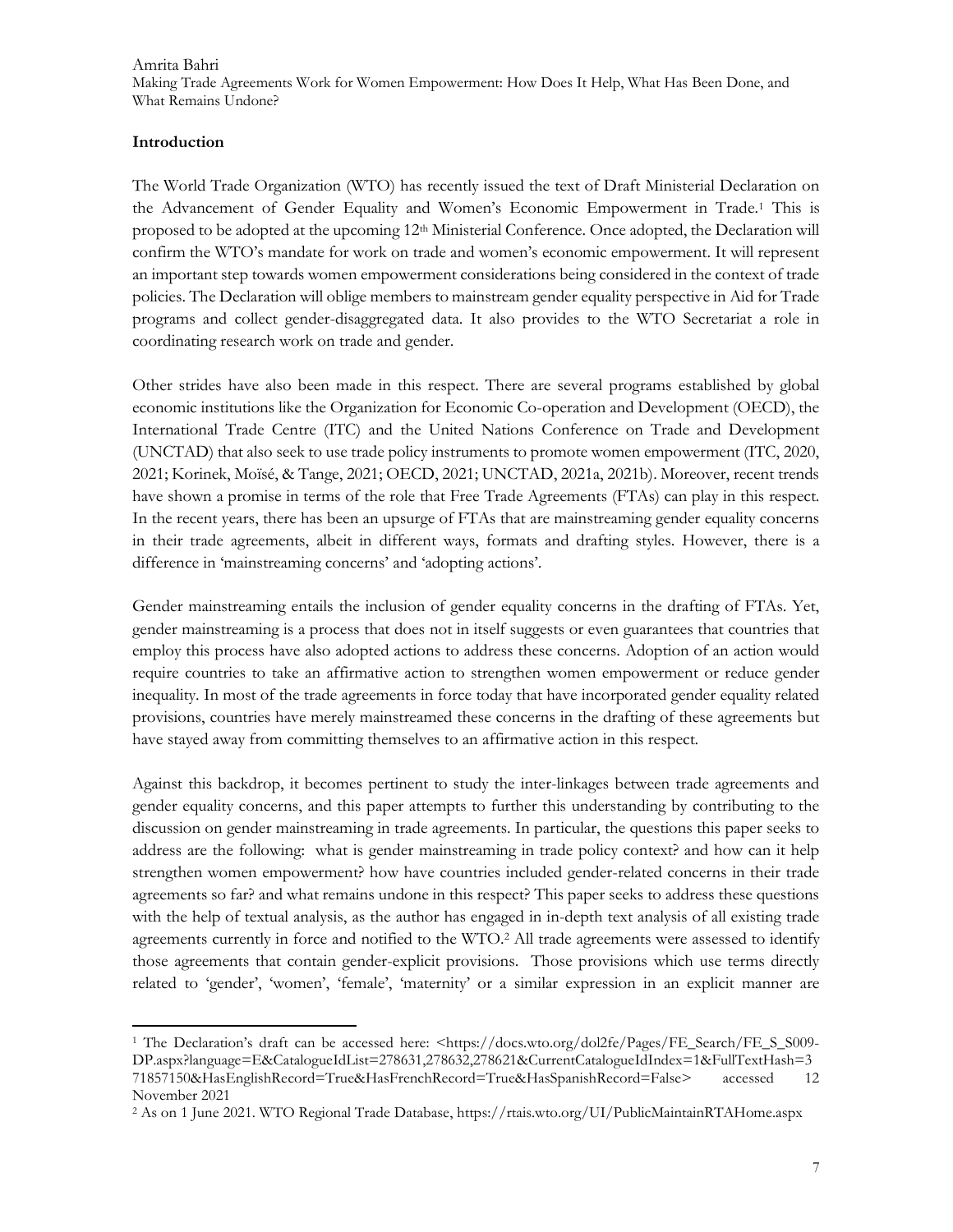considered as 'gender-explicit provisions' in this study.<sup>3</sup> Once the agreements with gender-explicit provisions were identified, and thoroughly examined in light of the relevant scholarship, the author carried out semi-structured interviews with trade negotiators and policymakers engaged in the negotiation of trade and gender provisions to discuss their understanding of the selected gender-related provisions and gather confirming and conflicting views. These findings were useful in corroborating, endorsing or refuting the previously gathered findings from literature review and textual analysis.

This paper contains four sections. In the following section, the author attempts to define the fundamental expression of 'women empowerment' used throughout this article. The second section provides discussion on what is gender mainstreaming in trade policy context and why trade agreements can make an effective intervention. The next section looks at five different ways that countries have most commonly employed to mainstream gender-related concerns in their trade agreements. The last section identifies and discusses three major shortcomings most-commonly found in gender-related provisions incorporated in the existing trade agreements.

# What is Women Empowerment?

'Empowerment' is a contested concept. It can have several meanings depending upon different perspectives, and therefore it has no single definition. Zimmerman defines it as the notion of people having the ability to understand and control themselves and their environments—including social, economic, and political factors—expanding their capabilities and horizons and elevating themselves to greater levels of achievement and satisfaction (Zimmerman, 1990). Chamberlain employs a mental health perspective in defining 'empowerment', and refers to it as a process that has a number of elements including decision-making power, access to information and resources, and access to opportunities (Chamberlin & Schene, 1997). Page and Czuba view empowerment as a multidimensional social process that helps people gain control over their own lives and provide power to people that they can employ in their own lives, communities and society, by acting on issues they define as important (Page & Czuba, 1999).

In the context of gender equality, the term 'empowerment' or 'women empowerment' refers to a sociopolitical concept that involves cognitive, psychological, economic and political dimensions (Stromquist, 1988). The cognitive dimension involves women's understanding of the factors that may result in their subordination and their ability to make choices that may go against the cultural or social expectations. The psychological dimension includes women's belief that they have the ability to improve their social and economic conditions. The political dimension includes the ability to understand and appreciate one's situation and mobilize resources for social change (Lubem & Sarah, 2018; Stromquist, 1988). The economic dimension entails women's access to economic opportunities that can increase their economic independence. Women are disempowered if they are prevented from arriving at their actual potentials and if they face barriers that create economic disadvantages such as lack of access to education or limited

<sup>&</sup>lt;sup>3</sup> The explicit expressions that were used to identify gender-explicit provisions in agreements in this assessment are: women, girl, woman, girls, maternity, gender, childcare, sex, mother [in English]; mujer, mujeres, género, niñas, niños, sexo, equidad, maternidad, paternidad, paternal, maternal, igualdad, atencion infantil [in Spanish]. Genderexplicit words used for listing products or entities are not included in this assessment. 'Gender-implicit provisions' are those provisions which address the issues of gender in an indirect and implicit manner through areas such as, but not limited to, human rights, vulnerable groups focus, labour discrimination, corporate social responsibility, intellectual property rights and SMEs.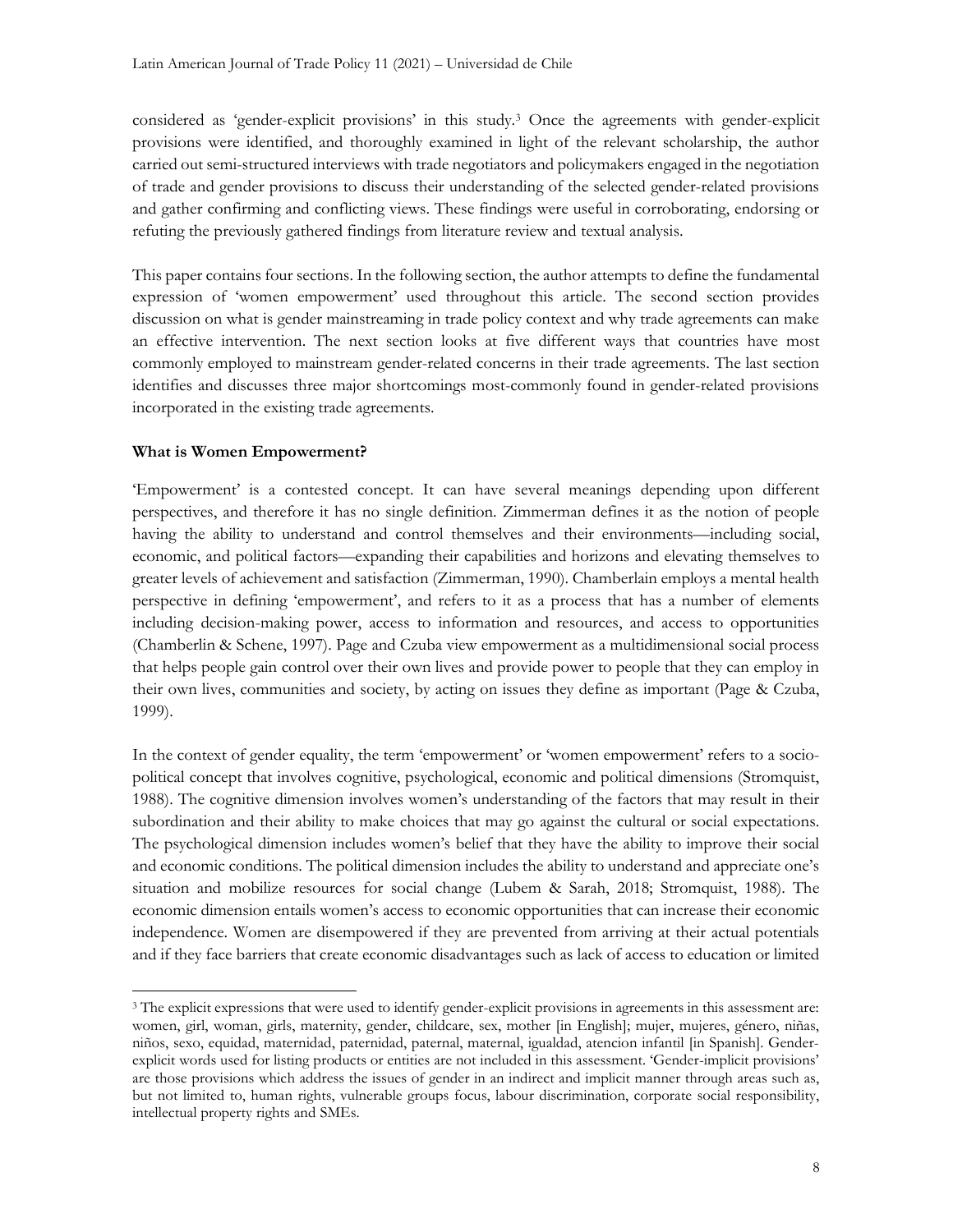land ownership. Women's empowerment can therefore be viewed as the process of correcting gender disparity in a society that leads to improving the condition and status of women in all spheres of her life (UNFPA, 2008). Women are therefore empowered when they have the liberty to take control and ownership of their lives and make choices.

For the context of this study, economic empowerment of women depends upon the non-existence of barriers that can directly impede women's access to productive resources and their overall participation in the economy. The barriers that can directly impede women's participation in economy are related to the denial of economic rights such as lack of access to productive resources including property and finance.<sup>4</sup> In Bahrain for instance, the law designates the husband as the head of family and requires the wife to obtain permission from her husband for tasks such as opening a bank account or registering a business (World Bank, 2019). In Chad, Guinea-Bissau and Niger, married women need husband's permission to open a bank account (World Bank, 2018). Without owning a bank account, women cannot engage in financial transactions. They also cannot build a track record of their credit worthiness. Without a track record of their credit worthiness, women cannot apply for capital. This barrier worsens for women in countries that still have in place men-favoring inheritance laws. According to Women, Business and the Law report, 33 countries have laws that do not provide the same inheritance rights to sons and daughters (World Bank, 2019). Unequal inheritance rights limit women's access to start-up capital and other productive resources, therefore denying women an effective access to business opportunities.

The barriers that may indirectly impede women's participation in economy entail denial of social, cultural, or familial rights; these barriers may include lack of access to education or health facilities, domestic violence, time poverty resulting from disproportionate household responsibilities, and subordination of gender. An example of subordination can be seen in Bahrain, where a rapist may avoid punishment if he agrees to marry his victim.<sup>5</sup> Although this law is intended to protect women from the social stigma that may come with this bodily harm, the psychological effects of such a policy are grave for women. The law allows the rapist to unilaterally initiate a divorce at a later point of time; hence, marrying the victim (even though for a short period of time) is a straightforward way to avoid the punishment. These considerations make women less likely to report rape and lead their lives with the inflicted psychological-scars and fears.<sup>6</sup>

The denial of social rights may not directly present an immediate threat to a woman's ability to be employed or start a business, but it may put women a few steps farther from attaining economic independence. For example, women can be psychologically-scarred due to domestic violence and

<sup>4</sup> As per the World Bank report "Women, Business and the Law 2016", 90% of the 173 studied countries have at least one law impeding women's access to economic opportunities (World Bank, 2015). Approximately 50 percent of the women in the world do not have bank accounts or access to other financial services. The International Finance Corporation estimates that as many as 70 percent of women-owned SMEs in developing countries do not have access to financial institutions and services. International surveys have shown that women-led businesses have a much lower probability of obtaining credit and are charged a higher interest rate for loans if they get approved (Muravyev, Talavera, & Schäfer, 2009).

<sup>5</sup> Article 353, Bahrein Penal Code (Bahrein, 1976).

<sup>6</sup> In Japan for instance, while women spend an average of 7 hours and 34 minutes on household chores each day, men only spend 1 hour and 23 minutes on an average (The Japan Times, 2019); According to a study by International Labour Organization, women in Tanzania tend to withdraw from employment at an earlier age than men due to their care-giving responsibilities. In many countries and households, women are still expected to leave their jobs once they get married or once they have children (Kagnicioglu, 2017).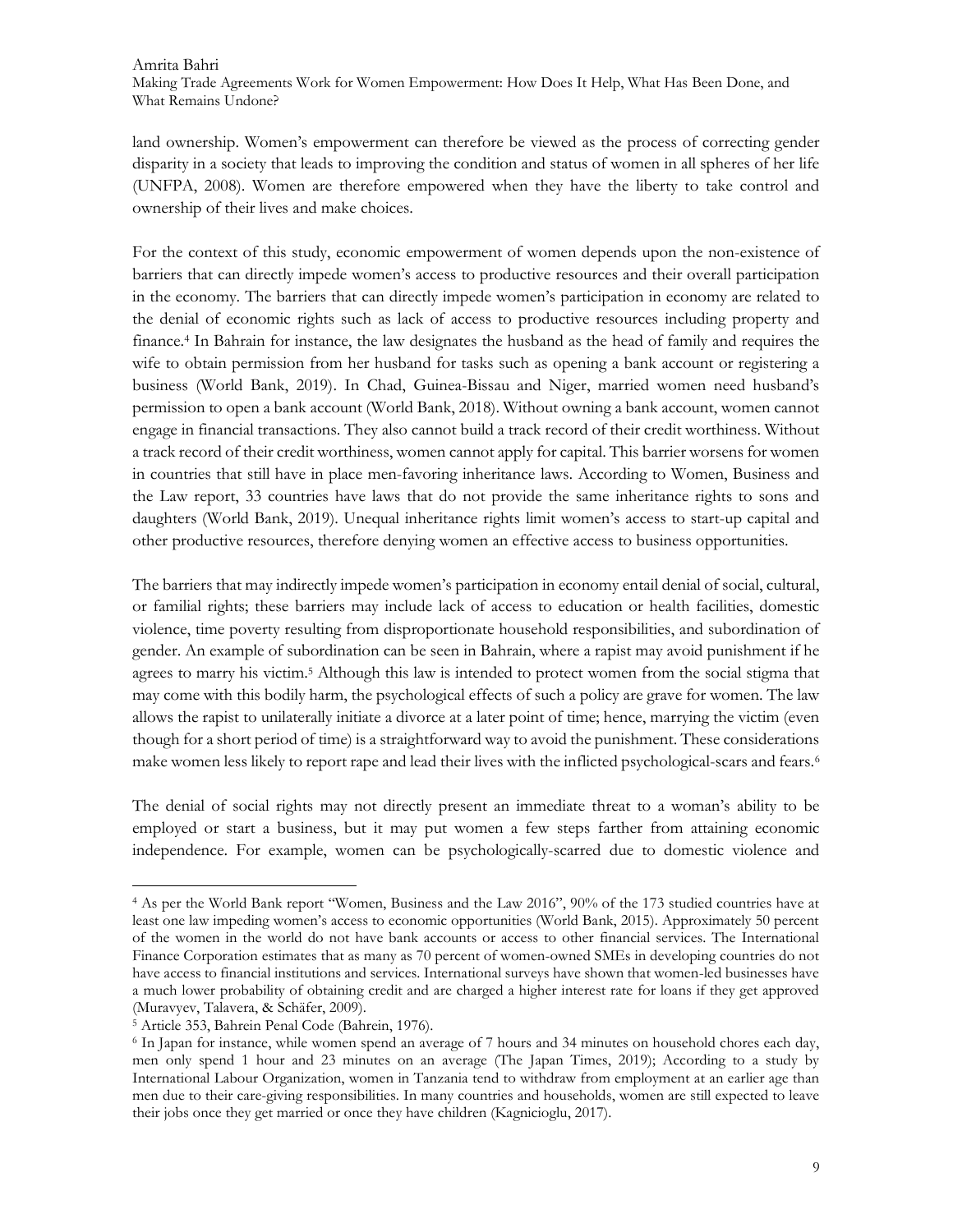disproportionate household responsibilities; this could jeopardize their confidence to progress in their professional endeavors (Bahri, 2020; Kabeer, 2003). On the other hand, barriers that directly impede women's access to productive resources (such as capital, property-ownership or employment markets) not only negatively impact women's economic independence; they impact women's societal independence (Duflo, 2012). The denial of economic rights may not necessarily present an immediate threat to human life or health, but it does significantly affect the ability of women to exercise essential human capabilities. For example, working women with access to financial resources may be less exposed to domestic violence or family subjugation and may have more decision-making power over household matters as compared to women that are not economic actors themselves and are hence dependent on others (Kurshan, 2000). This discussion shows how different forms of women empowerment are intricately related to and dependent on each other.<sup>7</sup> It also shows how empowerment of women can define gender roles and that women empowerment can be viewed as a process to achieve the goal of gender equality, which can be defined as a state in which access to rights or opportunities is not affected by gender (UN Women, 2021).

# How Can Trade Agreements Help Strengthen Women Empowerment?

Free trade agreements have shown an impressive accommodation of several sustainable development goals. In 2011, the WTO estimated that 75 percent of the countries have negotiated free trade agreements (FTA) that include provisions on human rights (Aaronson & Chaffour, 2011). In recent, there has also been a proliferation of agreements that have included labour rights, and as of 2016, about 136 countries have negotiated at least one free trade agreement with a labour provision (Harrison, 2019; ILO, 2017). In addition, countries increasingly have used trade agreements to co-operate on environmental matters by including environmental protection and climate change related provisions in various trade agreements and economic partnerships (Martínez-Zarzoso, 2018). Currently, of all free trade agreements in force, around 20 percent have an explicit commitment on gender equality (Monteiro, 2021).

These inclusions, however, only narrate half the story. The other half is about the negative social and environmental impact trade agreements and economic partnerships can have on various sustainability concerns including gender equality, environment, and labor standards. The relationship between trade and sustainable development is not always positive. For example, global agricultural trade has caused massive deforestation and biodiversity loss in producer countries. The intensive farming of soya and palm oil in exporting countries like Brazil, Indonesia, and Malaysia have caused rainforest and habitat destruction, over-farming, and the destruction of soil and water (Balogh & Jámbor, 2020). Trade may also be an obstacle to combating climate change as increased industrial production could eventually increase CO2 emissions (Dong, He, Li, Mou, & Dong, 2020).

Trade liberalization and agreements may also exacerbate existing gender inequalities as they can put livelihoods and employment of women at risk, and they can disrupt industries where women are mostly employed (M Fontana, 2009; Marzia Fontana & Paciello, 2010; Levinsohn, 1999). At the same time,

<sup>7</sup> For this study, '"women's empowerment" refers to the process of increasing women's access to control over the strategic life choices that affect them and access to the opportunities that allow them fully to realize their capacities. Women's empowerment as an economic, political, and sociocultural process challenges the system of sexual stratification that has resulted in women's subordination and marginalization in order to improve women's quality of life' (Michalos, 2014).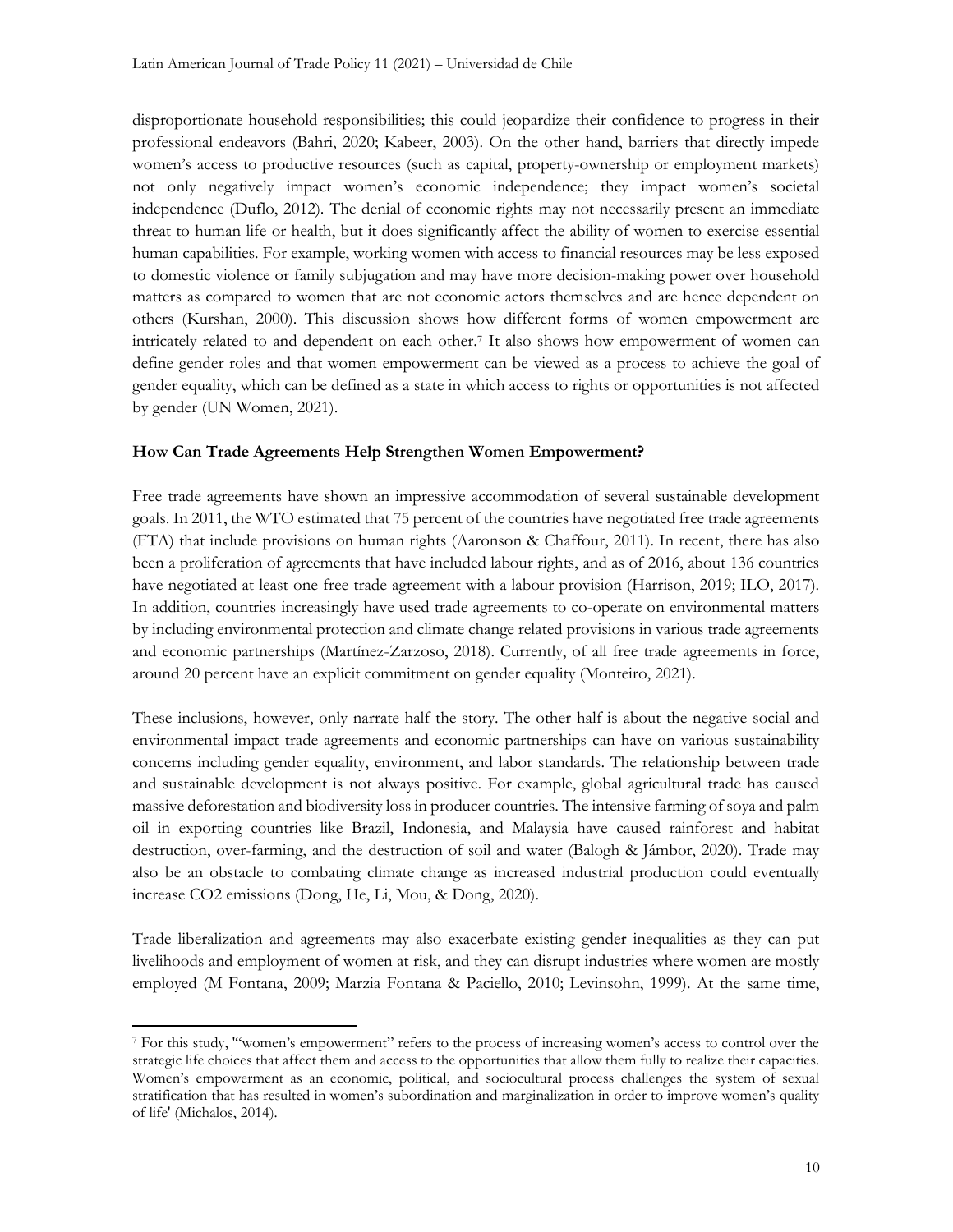studies have shown that trade agreements – if negotiated with a gender lens - can translate into more economic opportunities, enhanced market access, and fewer barriers for women (Hyder & Behrman, 2012; Klugman & Gamberoni, 2012). Hence, trade agreements can have both positive and negative impacts on women in trade. The inclusion of gender perspective in trade agreements can therefore help to maximize the benefits and minimize the negative impact these instruments may otherwise have on the role of women as employers, employees and consumers and their access to economic opportunities. That brings us to our next two questions: what is gender mainstreaming, and how does it help?

Gender mainstreaming is defined as "the (re)organization, improvement, development, and evaluation of policy processes so that a gender equality perspective is incorporated in all policies at all levels and stages, by the actors normally involved in policy-making" (Council of Europe, 2021). Gender mainstreaming is a means to achieve gender equality. Gender mainstreaming in FTAs means the inclusion of gender considerations and concerns in the drafting of FTAs. The process of mainstreaming affirms a member's understanding, awareness or political will to reduce gender inequality through trade policies and agreements. The term 'gender responsiveness' is also used extensively in this article; it refers to a process that assesses how sensitive, informed, or committed the provisions of a trade agreement are to issues relating to gender equality. In other words, the way and extent to which an agreement mainstreams gender equality considerations defines how responsive that agreement is to gender equality concerns.<sup>8</sup>

In the recent years, we have witnessed a sharp increase in the number of FTAs mainstreaming considerations relating to women empowerment (Monteiro, 2021). These recent developments challenge the long-standing assumption that trade and gender are not related. They also show that gender mainstreaming in trade agreements is here to stay. However, to make trade agreements work in this respect, it is vital for certain countries to champion this change. The countries leading this change can incentivize other countries to negotiate gender-responsive trade agreements. FTAs can play an important role in reducing gender inequality as countries can encourage their trade partners to create laws and procedures that can reduce barriers and create encouraging conditions for women's participation in trade and commerce (Bahri, 2019). In this manner, countries can use these negotiating instruments to incentivize change at the domestic level in other countries in exchange for an enhanced or unfettered market access. In short, the lure of market access to important markets can be used to enhance gender equality through free trade agreements.

# What has been Achieved so far?

More and more countries are including gender equality concerns in their trade agreements, albeit in different ways. Some FTAs have a whole chapter on gender, but no legal obligations.<sup>9</sup> Some FTAs have a single provision, but that single provision creates a strong legal obligation related to gender equality or non-discrimination based on sex.10 In some agreements, countries have included provisions that reflect

<sup>8</sup> These definitions initially proposed by the author in Bahri (2019).

<sup>9</sup> Canada-Chile and Canada-Israel Agreements [Both include standalone chapters on gender]; The Comprehensive and Progressive Agreement for Trans-Pacific Partnership (enforced, 30 December 2018) [It does not have a standalone chapter on gender; the provisions on gender are mainly included in the chapter on development.]

<sup>10</sup> Stabilisation and Association Agreement between the European Communities and their Member States, of the one part, and the Republic of Montenegro, of the other part (enforced, 01 May 2010), Article 101 [It obliges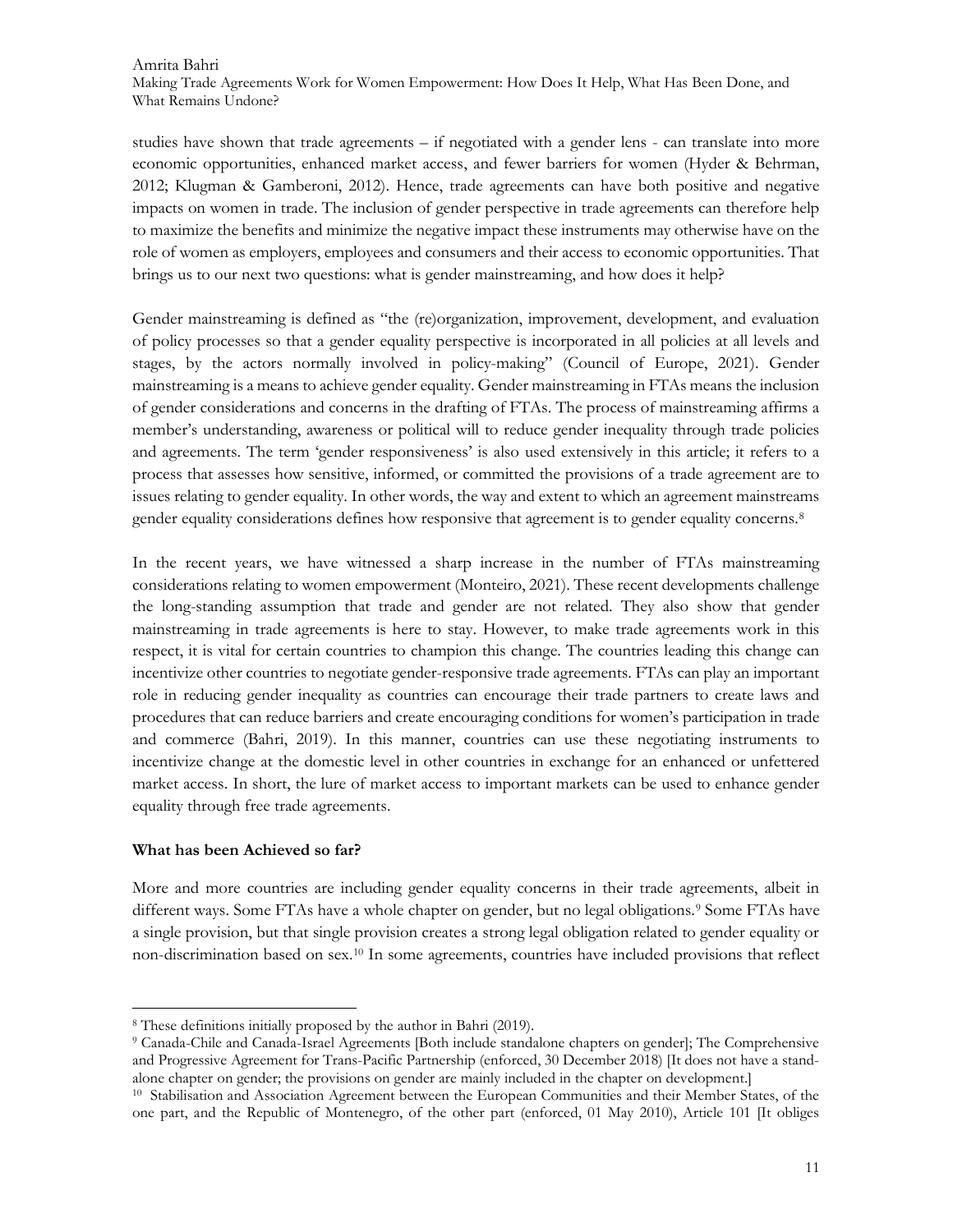their awareness or recognition of gender inequality as a problem.11 In other agreements such as the Canada-Israel FTA (Government of Canada, 2019), parties commit themselves to various activities directly related to women empowerment, and these activities envisage women not merely as an employee or labor but also as an entrepreneur, leader, decision-maker and scientist (Art. 13.3). Some agreements include gender-related provisions purely as labour standards; others include such provisions as marketenhancing commitments in various sectors including investment, agriculture, and fisheries. A systemic look at most of the trade agreements that currently include gender-related provisions show five different ways in which countries have most commonly included such provisions in their trade agreements. This section provides a discussion, together with examples, on these five prevalent ways of gender mainstreaming.

#### Inclusion of standalone chapters, subsequent recommendations, or dedicated arrangements

One approach that countries have employed in adding provisions to enhance women empowerment in their trade agreements is by including a standalone chapter on trade and gender. This chapter can serve as an umbrella chapter for all kinds of provisions on gender including cooperation activities, legal standards, affirmations, and reaffirmations. Chile has taken a lead on employing this approach, as it has included a standalone chapter on gender and trade in multiple FTAs including Canada-Chile, Chile-Argentina, Chile-Brazil, and Chile-Uruguay. These chapters so far have ranged from parties' acknowledgment of women's role in international trade, commitments to cooperate on reducing their barriers to trade, identifying procedures and institutions for implementing the commitments, to reaffirming their commitments to international conventions such as CEDAW and ILO.

So far, only six countries - Chile, Canada, Uruguay, Argentina, Israel, and Brazil - have signed FTAs with standalone chapters on trade and gender. However, more and more countries are committing to negotiate trade and gender chapters within the context of trade negotiations. This is a new approach of gender mainstreaming; all existing agreements with such chapters were negotiated in the last 5 years.12 Hence, one would not expect to see such a rapid increase in the number of ongoing negotiations that are considering an inclusion of such a chapter as countries might want to wait and watch whether such chapters might actually help. Yet, multiple countries are currently negotiating new trade agreements or attempting to modernize existing ones with an exclusive chapter on trade and gender.<sup>13</sup>

Another way of mainstreaming gender equality considerations in trade policy instruments is by negotiating supplementary or independent instruments that integrate gender equality and trade concerns. These instruments can provide a second opportunity of including sustainability issues within trade policy context to parties that have not done so during the negotiation and drafting of the main trade agreement.

Montenegro to adjust its domestic legislation to provide for working conditions and equal opportunities for women and men.]

<sup>11</sup> Article 9.3, Vietnam - Chile Free Trade Agreement (enforced, 1 January 2014) (República de Chile, 2014).

<sup>&</sup>lt;sup>12</sup> Inclusion of trade and gender chapters is a recently employed approach, though some previous agreements have included standalone chapters on women empowerment or gender equality. See for instance East African Community agreement's chapter titled "Enhancing the Role of Women in Socio-Economic Development" (Chapter 22).

<sup>&</sup>lt;sup>13</sup> The EU and Chile for example are negotiating such a chapter for the EU-Chile Association Agreement, wherein both countries have tabled their own draft chapter in this respect.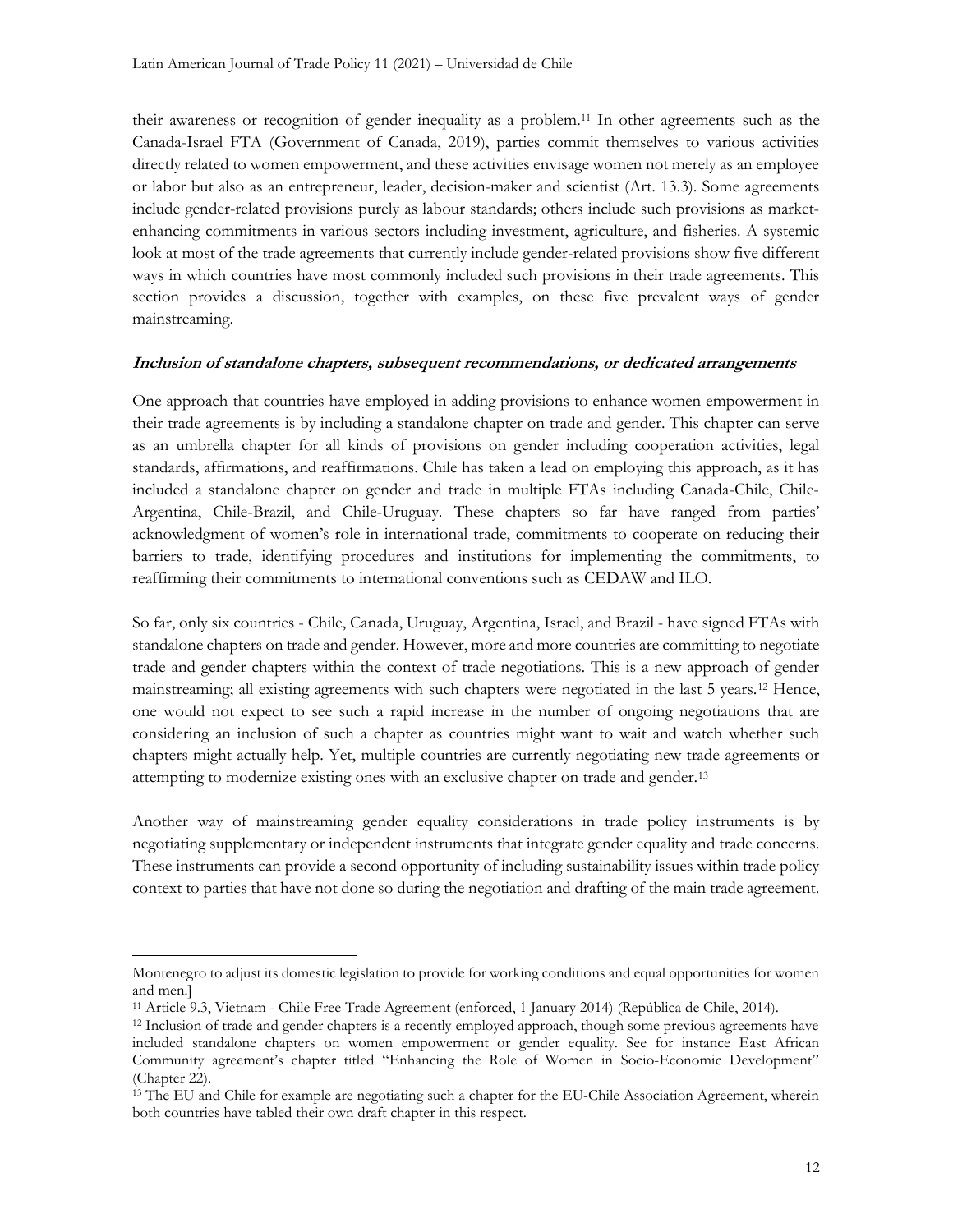So far, they have either taken the shape of protocols (SADC, 2008), recommendations (Government of Canada, 2020), or even standalone arrangements<sup>14</sup>.

The Comprehensive Economic and Trade Agreement signed between the EU and Canada only includes a single gender explicit provision that prohibits sex-based discrimination against foreign investors (Art. 8.10). Though this is the only gender-related commitment found in the entire agreement's text, parties subsequently have adopted a standalone recommendation on trade and gender (Government of Canada, 2020). In this Recommendation, parties create a work plan to gather and analyse gender-disaggregated data, carry out the agreement's gender impact assessment, add a gender lens to the implementation of this agreement, conduct webinars on trade and gender, and regular reporting on these activities. It remains unclear whether a subsequent adoption of such a recommendation can form part of an FTA per se if it is not mentioned or incorporated by reference into that agreement's text; yet such developments allow parties to work together on activities that may bring about positive outcomes for women at the domestic level. In particular, recommendations focused on collection of data and commissioning of research to better under the gender and trade nexus and gender impact of trade agreements can inform future trade policymaking and negotiations in the future.

Another recent development in this respect is the recently signed Global Trade and Gender Arrangement (GTGA, 2020). In August 2020, Chile, Canada, and New Zealand (and Mexico in 2021) came together to sign this Arrangement, which is a standalone and independent instrument not attached to any particular agreement. It is interesting to note that through this instrument, parties impose commitments on their respective governments as well as on the business stakeholders. In context of trade in services, the parties undertake to ensure that no sex-based discrimination is made in measures relating to licensing requirements and procedures, qualification requirements and procedures, or technical standards relating to authorization for the supply of a service. Parties also seek to "encourage enterprises operating within its territory or subject to its jurisdiction to voluntarily incorporate into their internal policies those internationally recognised standards, guidelines, and principles that address gender equality that have been endorsed or are supported" by that member states (GTGA, 2020). The parties in this instrument identify a wide range of cooperation activities to enhance the ability of women, including workers, entrepreneurs, business women and business owners, to fully access and benefit from the opportunities created by this Arrangement (GTGA, 2020). Yet, it is not clear what kind of opportunities are being referred to in this statement, as this arrangement is neither an understanding on trade agreement nor attached to any other trade agreement that may be seen as creating trade opportunities for women in these economies.

# Inclusion of gender-explicit reservations, waivers, or legal standards

Another way countries have commonly employed to include gender equality considerations in trade agreements is by including reservations and special protections. By carving out reservations, countries reserve a right to engage in a measure that could otherwise be inconsistent with their obligations under a given agreement. Examples of reservations include right to subsidize provision of social services including protection of maternity needs including childcare, women-favoring government procurement schemes, and supplier diversity initiatives favoring women businesses. Special protections entail provisions that carve out advantages or favors for women employees or employers solely based on their

<sup>&</sup>lt;sup>14</sup> For instance, GTGA (2020).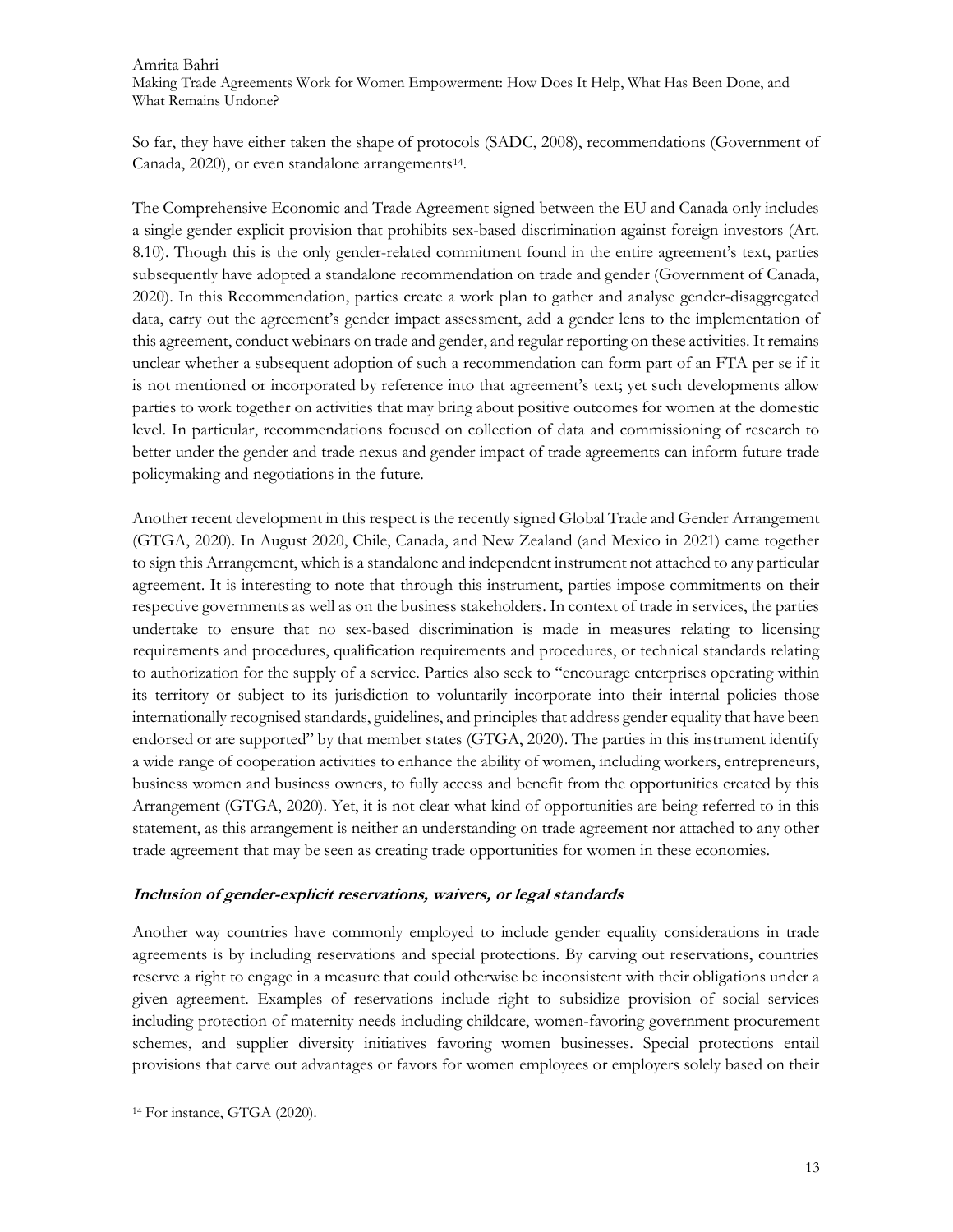gender. Examples include exemption from paying customs duties for cross border women traders up to a certain amount of trade or mandating businesses to offer health insurance for pregnant women employees.

In United States - Dominican Republic - Central America (USTR, 2005), parties reserve a right to craft government procurement schemes that may be favorable for certain groups including women (Annex 9.1.2(b)(i).). A similar provision is found in the EU - Canada, where parties reserve a right to offer favorable government procurement programs for the provision of social services or grants such as childcare (Art. 9.2). This waiver can allow countries to carve out procurement schemes that are favorable for women and thereby enhance their market access. Another example of different kind of reservation is found in the USMCA (USTR, 2020), which provides for a special reservation to protect market access of indigenous women engaged in cross border trade in services. This cultural reservation is made in the form of a concession to preserve culture, languages, knowledge, traditions, and identity with a special focus on the integration on women and promotion of gender equality (Annex 15-E). This reservation seeks to simplify women's market access across borders.

It is particularly interesting to see that these commitments are generally drafted with binding expressions, and hence they seem to create legal obligations and rights for the parties. These reservations and protections can help countries to guarantee benefits and protections for women that they otherwise may not be able to extend either through their domestic law or through a legal standard as that might require changes in domestic laws. Notwithstanding this observation, several countries have also added legal standards that require a change in their domestic laws and regulations. In a side labor cooperation agreement signed in parallel to Canada Jordan FTA (Government of Canada, 2012a), for example, in Annex 1, parties undertake a commitment to ensure that its labor law and practices embody and provide protection for the internationally recognized labor principles and rights including the elimination of discrimination in respect of employment and occupation (including equal pay for women and men). This binding provision obligates parties to change their domestic laws to include legal obligation of equal pay for equal work. However, similar obligations are included in other FTAs with permissive expressions, putting in doubt if the parties to those agreements are legally bound to harmonize their laws with this principle. For example, in Canada - Costa Rica (Government of Canada, 2012b), in Annex 1, parties seek to reflect in their laws, regulations, procedures and practices principles and rights recognized in the ILO Declaration on Fundamental Principles and Rights at Work, in particular, the principle of equal pay for women and men. It is unclear whether a commitment to 'reflect' could be seen as a legal obligation to 'harmonize' domestic laws with this commitment.

# Inclusion in cross-cutting provisions

The gender-related provisions have also featured in cross-cutting provisions and chapters. The Parties in the EU - Eastern and Southern Africa States Interim Agreement (European Union, 2012), for example, in Art. 35, seek to encourage the participation of women in the fishing industry by developing the capacity of women engaged in fisheries. Moreover, the EU-EAC (not yet in force) has two gender-explicit provisions; one of which relates to agriculture and the other to fisheries. In the chapter on agriculture, members make a commitment to address socio-cultural barriers that impede women's participation and potential in agriculture industry.15 In Article 89, members seek to work on enhancing participation of

<sup>15</sup> EU-East African Community, (not in forced yet), Article 85.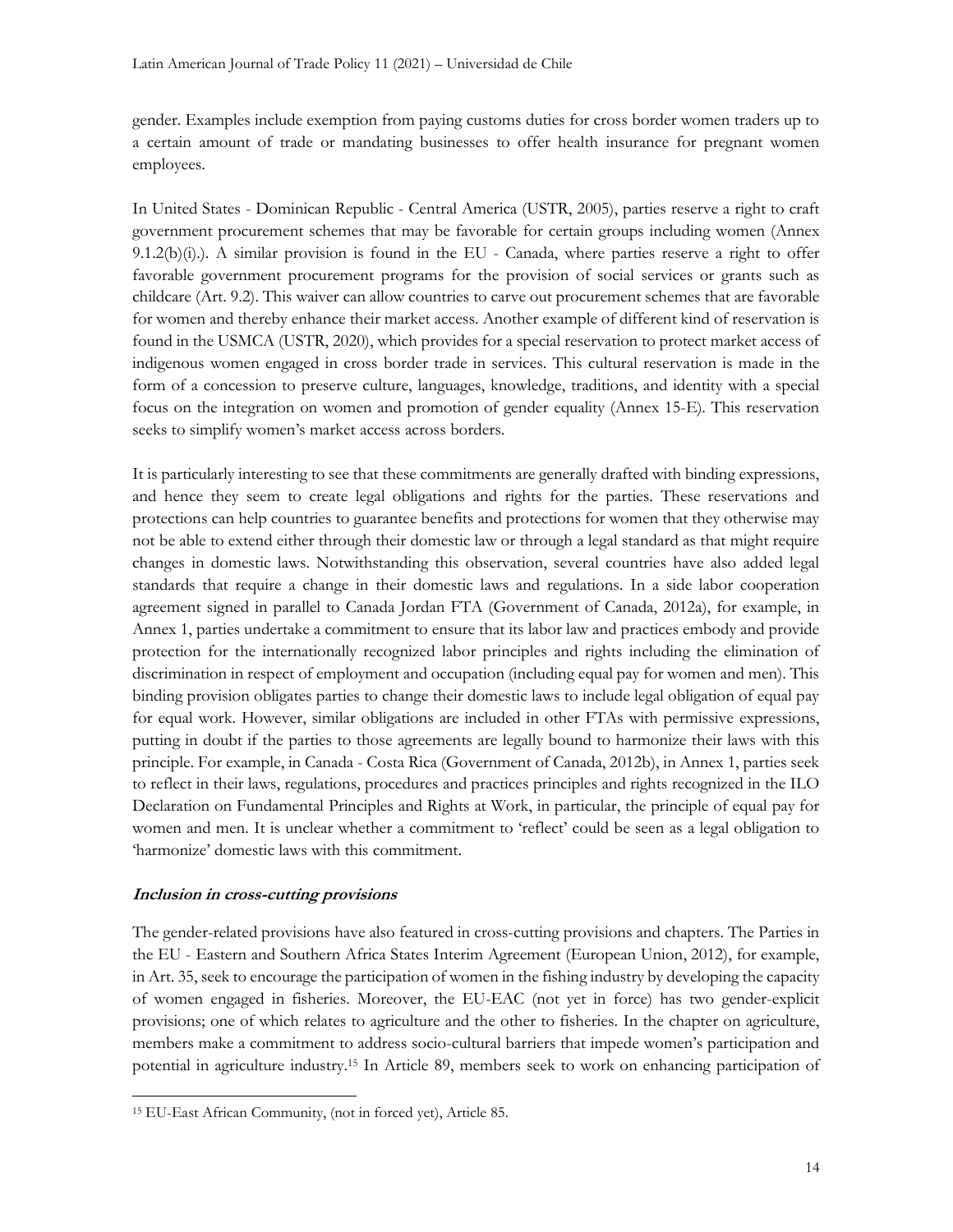marginal groups in fishing industry through promotion of gender equity in fisheries. Hence, this agreement calls for the promotion of gender equity in fisheries and agriculture. However, these commitments are not binding, as they are mostly stated as possible areas of cooperation. Moreover, both sectors – agriculture and fisheries – are known for majorly employing female workforce as the low wages and poor working conditions for their employees suit their labor-intensive conditions. These best practice examples show that the inclusion of gender concerns in cross-cutting issues has so far been done to improve women's market access and capacity in traditional areas that may not be as lucrative as other sectors such as e-commerce, digital trade, and manufacturing industries.

However, there are some agreements, though very few, where parties have sought to mainstream gender provisions in lucrative areas such as foreign investment. One example is the EU – Canada's Article 8.10, which contains a binding obligation that prohibits sex-based discrimination against foreign investors. This provision encourages women businesses to engage in foreign investment without fears or uncertainties of being discriminated on the bases of their owners' sex. As these examples show, crosscutting provisions with gender-explicit commitments make a considerable inroad for women businesses and workforce in various sectors and markets. Yet, the fundamental problem with these inclusions so far has been that most of these gender-related provisions are couched in best endeavor and cooperation language; they appear in a variety of places in FTAs texts or side instruments, but almost none of them are binding or enforceable.

# Inclusion in agreement's preamble or objectives' clause

Countries in some FTAs have incorporated gender-related commitments in their very preamble, albeit in different ways. One recent example is the African Continental Free Trade Agreement (AFCFTA), as it Preamble amongst other things recognizes the importance of gender equality "for the development of international trade and economic cooperation" (African Union, 2019). The Preamble of the EU - Papua New Guinea/Fiji incorporates gender equality in an indirect manner (European Union, 2009). It does not directly mention any explicit gender expression, but it incorporates by reference the objectives of Cotonou agreement. Article 1 of Cotonou Agreement states its objectives, one of which is that members must take "systematic account shall be taken of the situation of women and gender issues in all areas – political, economic and social" (European Union, 2000b).

Including gender equality considerations in the preamble is an effective way to mainstream gender equality concerns in a trade agreement as the preamble can be instrumental in determining the intentions of the negotiators or drafters of the agreement at the time when it was concluded.16 Similar benefits are seen with the trend of including such commitments in an agreement's general 'objectives' clause. Most FTAs in its first few provisions lays down a general clause that spells out the objectives parties seek to achieve through this agreement. Sometimes, parties include a commitment relating to gender equality in such general clauses. East African Community is an example of such an inclusion (EAC, 2009). In Article 5, wherein parties set out the objectives of the Community, they also commit to mainstreaming gender in all its endeavors and enhancing the "role of women in cultural, social, political, economic and technological development".

<sup>16</sup> Article 31 of the Vienna Convention on the Law of Treaties requires that an agreement must be interpreted in light of its context, object and purpose.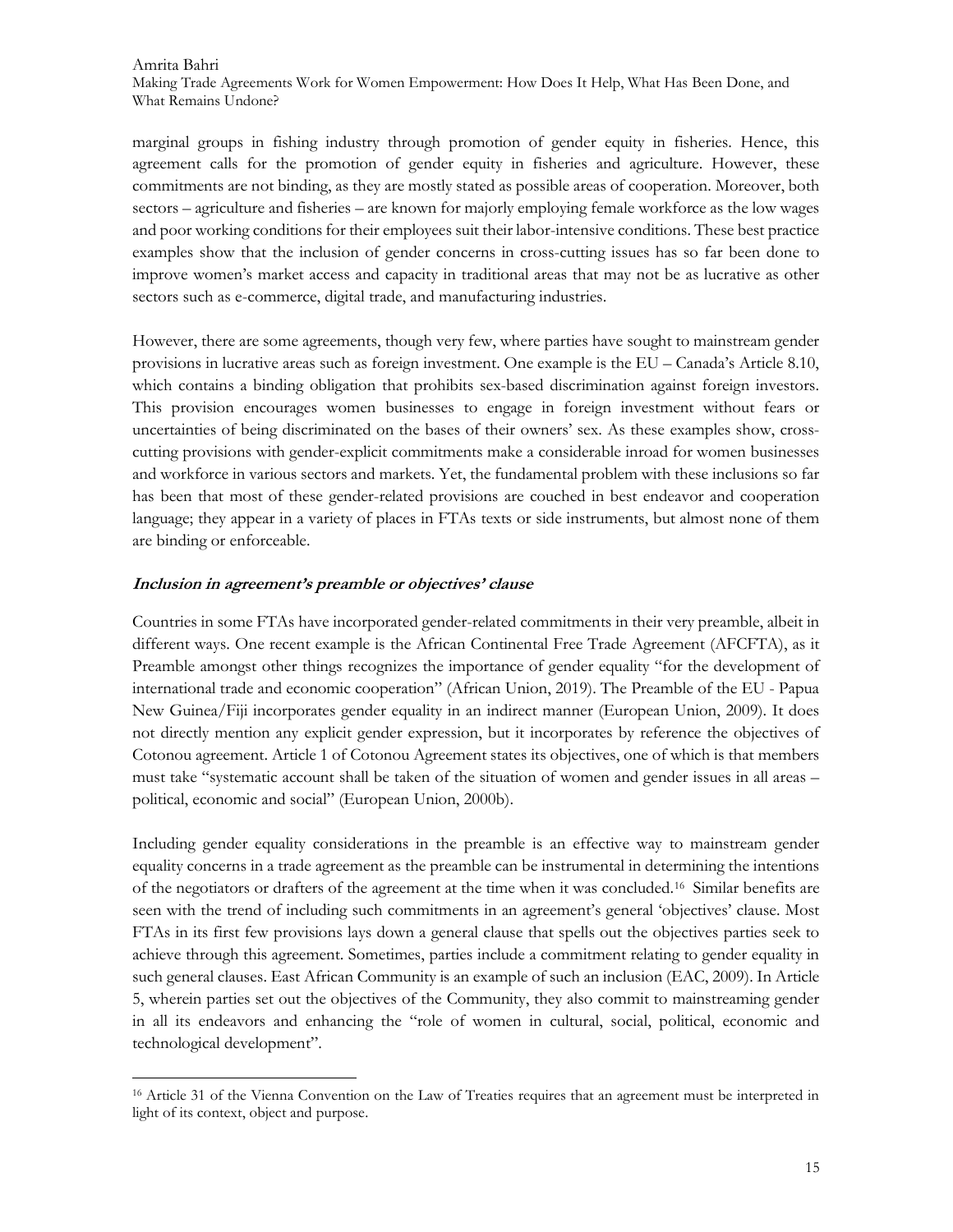These inclusions can influence the way other provisions of the FTA are interpreted. Article 31 of the Vienna Convention on the Law of the Treaties (VCLT) (WTO, 2019) provides that "a treaty shall be interpreted in good faith in accordance with the ordinary meaning to be given to the terms of the treaty in their context and in the light of its object and purpose" (United Nations, 1969). Such an inclusion, like inclusion in the preamble, can therefore help in solving a dispute by allowing other provisions of the FTA to be interpreted in light of the agreement's objectives. However, other than this benefit, such general clauses do not contain any concrete commitments. They only include broad objectives that can neither be enforced nor implemented unless they are coupled with further inclusion of related commitments in the agreement's text.

#### Inclusion of cooperation-based affirmations or reaffirmations

Countries in various FTAs have included affirmative provisions on cooperation activities they wish to engage in with their trading partners. Some FTAs include provisions that merely touch upon the prospect of enhancing gender equality without identifying precise activities on how that might be achieved. Other FTAs through these provisions delve into different aspects of women empowerment and focus on reducing various barriers that impede women's access to international trade. These provisions range from enhancing women's access to education, skill development, digital training, health services and productive resources to increasing representation of women in decision-making and policy-making roles.

The parties in Canada-Israel FTA, Art. 13.3, commit themselves to various cooperation-based activities directly related to women empowerment (Government of Canada, 2019). These activities focus on a range of issues including access to education or skill development opportunities in fields that can translate to high-paid job opportunities for women (such as science, technology, engineering, mathematics and information and communication technology). Other activities parties aim to engage in are the encouragement of financial inclusion for women, advancement of women's leadership and development of women's networks in business and trade, increase in women's representation in decision-making roles in the public and private sectors, and promotion of female entrepreneurship and women's participation in international trade (ITC, 2020). Other activities they seek to engage in include the conduct of genderbased analysis, sharing methods and procedures for the collection of sex-disaggregated data, the use of indicators, and the analysis of gender-focused statistics related to trade (Government of Canada, 2019). The parties raise the bar in this accord as they provide a dedicated implementation mechanism through the creation of a Trade and Gender Committee that is responsible for organising and facilitating the cooperation activities, report on the progress and make recommendations and all efforts for the implementation of the identified activities (Art. 13.4).

Certain FTAs contain explicit reference to international conventions or instruments that relate to women rights or gender equality concerns. These references are found in the form of reaffirmations, wherein parties seek to reiterate the legal commitments they have made under other international instruments such as the CEDAW, ILO conventions or United Nations Sustainable Development Goals. Both Canada – Israel and Canada – Chile FTAs refer to international conventions or frameworks that are directly related to gender issues, such as Sustainable Development Goal 5 and International Labour Organization conventions (Canada–Israel, Article 13.1; Canada–Chile, Article N bis-02). By making these references, the parties to these agreements recall their commitments to achieve gender equality and empower all women and girls. They also seek to acknowledge the importance of women participation in the labor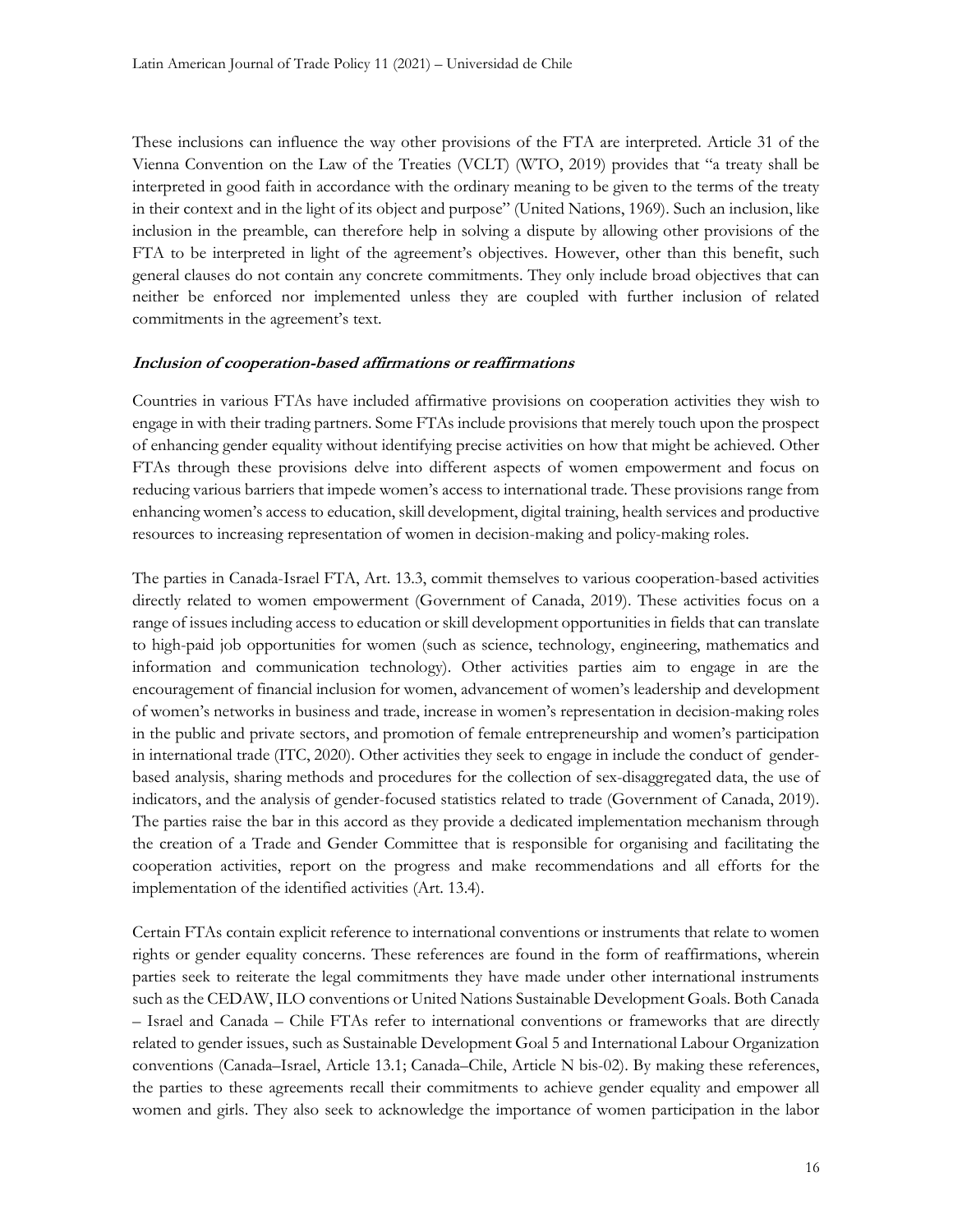market and for sustainable and inclusive economic growth and prosperity. Indirect inclusion by referring to a relevant international instrument can help countries to comply with and respect the commitments they have undertaken under other instruments. However, general statements as well as reaffirming provisions are almost always put forth as best-endeavor promises, and they are generally included without any effort to identify mechanisms that might be responsible for the implementation of such promises.

# What Remains Undone?

The discussions so far show that several milestones have already been achieved in respect of making trade agreements work for enhancing women's empowerment. Yet, a lot more remains to be done. In particular, three major shortcomings can be seen in most of the gender-related provisions added in the existing trade agreements. These shortcomings include the following: (i) most of these commitments are drafted as best endeavor promises; (ii) the countries so far have negotiated these provisions without identifying or providing for their enforcement or implementation mechanism; (iii) and these legal provisions have been added in the current accords without any attempt to provide a definition or limit the scope of expressions such as 'women empowerment' or 'gender equality'.

# Promises, Promises and more Promises

A heavy majority of gender-related provisions included in the existing trade agreements are drafted with non-mandatory verbs and 'soft' permissive grammatical constructions (Bhala & Wood, 2018).17 The countries have undertaken these commitments in a rather modest and non-binding manner, and they have generally left the implementation of these activities on their available resources and willingness.<sup>18</sup> The reasons are clear. Countries are probably not ready to undertake these commitments as binding and enforceable. Hence, gender mainstreaming approach so far has been based on the spirit of cooperation, wherein parties seek to use cooperation as a route to start this dialogue with others.

Cooperation provisions related to women empowerment have focused on various areas and on protecting the interests of women as employees, entrepreneurs, consumers, mothers and decisionmakers.19 These provisions have sought to encourage the parties to cooperate on aspects that can empower women in multiple ways by enhancing women's access to markets and economic opportunities and helping women overcome the barriers that currently impede their access to economic opportunities.<sup>20</sup> These promises have included, among others, increasing women's access to education and training<sup>21</sup>,

<sup>17</sup> Authors point out that most gender related commitments in USMCA and CPTPP are aspirational and nonbinding, and hence non-enforceable, and that they are sometimes drafted with vagueness and ambiguity, and so they are susceptible to myriad interpretations.

<sup>18</sup> See for instance, trade and gender chapters in Canada – Chile and Canada-Israel FTAs.

<sup>&</sup>lt;sup>19</sup> One example can be seen in Canada – Chile FTA, Article N  $bis$ -03 paragraph 4, subparagraph (a)

<sup>20</sup> See, for instance, Article 9.3, Vietnam - Chile FTA.

<sup>21</sup> EU-Algeria, art 78 (European Union, 2005); EU – Central America, art 43 (European Union, 2013); EU- Egypt, art 42 (European Union, 2004); EU-Lebanon, art 42 (European Union, 2006); EU-Lebanon, art 46 (European Union, 1998).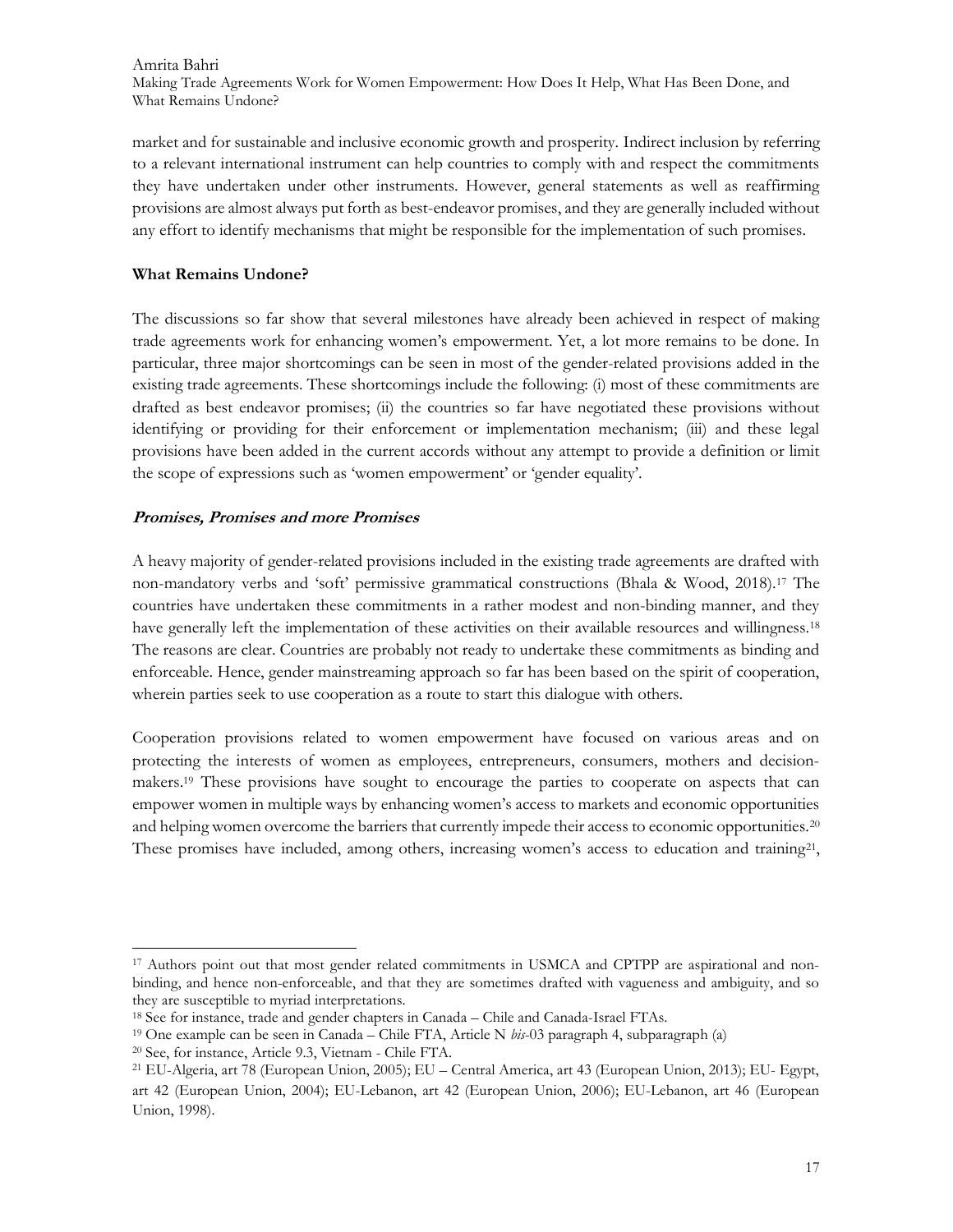representation of women in decision-making roles<sup>22</sup>, women's employment<sup>23</sup>, equality and nondiscrimination<sup>24</sup>, physical safety<sup>25</sup>, and protection of maternity<sup>26</sup> and healthcare concerns<sup>27</sup>. These inclusions are impressive, but these commitments are purely based on the spirit of cooperation and are not drafted as enforceable or binding obligations. Hence, however lengthy the list of cooperation activities may appear to be in each FTA, their implementation has so far been left to the mercy of the concerned parties.

#### Lack of Enforcement and Implementation

The recent developments show that the lure of market access to important markets can be used to enhance women's empowerment through FTAs. However, almost no FTA so far contemplates how gender-related commitments could be implemented or enforced. As of today, most of the FTAs that incorporate gender equality concerns do not clarify precise procedures for implementation; nor do they identify channels to finance these activities.28 In addition, as seen in the case of CPTPP, almost all FTAs have explicitly and unambiguously excluded gender-related provisions and chapters from the application of their dispute settlement mechanisms.

The absence of applicable dispute settlement procedures implies that a country's failure to comply with these obligations or commitments or affirmations has no direct consequence.29 The only exception is the Canada-Israel FTA that provides, for the very first time, a binding dispute settlement procedure that is applicable to its chapter on trade and gender.30 Unfortunately, this also seems to be a cosmetic attempt to provide for an enforcement mechanism because the parties have subjected the binding jurisdiction of this mechanism to their consent, making its jurisdiction non-compulsory in nature.31 With respect to this agreement's gender-related provisions, if Canada was to employ a trade policy measure that Israel believed hindered the participation of women in the workforce, Israel could bring a challenge against that measure. This dispute can be decided by a panel that can issue a legally binding decision as to whether the measure in question violates the terms of the agreement's trade and gender chapter. However, both countries would have to consent to take the matter through the agreement's dispute settlement process. It is unlikely that a responding country whose measure is challenged will agree to the binding jurisdiction of such a panel.

<sup>22</sup> Canada - Israel FTA, art 13.3 (Government of Canada, 2019); EU - Central America, art 47 (European Union, 2013);EU-Chile, art 45 (República de Chile, 2003); EU-Ukraine, art 420 (European Union, 2014); Eastern and Southern Africa PTA, art 154 (ESA, 1982); East African Community, art 121 (EAC, 2009).

<sup>23</sup> FTA Republic of China (Taiwan) - Nicaragua, Annex 18.01 (Government of China (Taiwan), 2008); USMCA, art 23.12 (USTR, 2020); Canada - Jordan FTA, art 1 (Government of Canada, 2012a)

<sup>24</sup> CAFTA-DR, Annex 16.5 (USTR, 2005); United States – Colombia TPA, Annex 17.6 (USTR, 2012);CPTPP, art 19.10 (Government of New Zealand, 2018); EU-South Africa, art 86 (European Union, 2000a).

<sup>25</sup> Peru – Australia FTA, art 20.2 (Government of Australia, 2020); FTA EU-Singapore, Appendix 8-B-1 (European Union, 2019); FTA Central America - Korea, Annex I Schedule of Costa Rica (Republic of Korea, 2019).

<sup>26</sup> EU - Tunisia, art 65 (European Union, 1998); FTA New Zealand – Republic of Korea, Annex II (Government of New Zealand, 2015); Treaty on the Eurasian Economic Union, art 96 (Eurasian Commision, 2015).

<sup>27</sup> FTA Malaysia-Turkey, art 9.13 (Government of Malaysia, 2015); USMCA, art 23.12 (USTR, 2020).

<sup>28</sup> As per authors' calculations, using ITC maturity toolkit (ITC, 2020).

<sup>29</sup> Initially discussed in Bahri (2020)

<sup>30</sup> Canada-Israel FTA, Chapter 19 (Government of Canada, 2019).

<sup>31</sup> Canada-Israel FTA, Art. 13.6 (Government of Canada, 2019).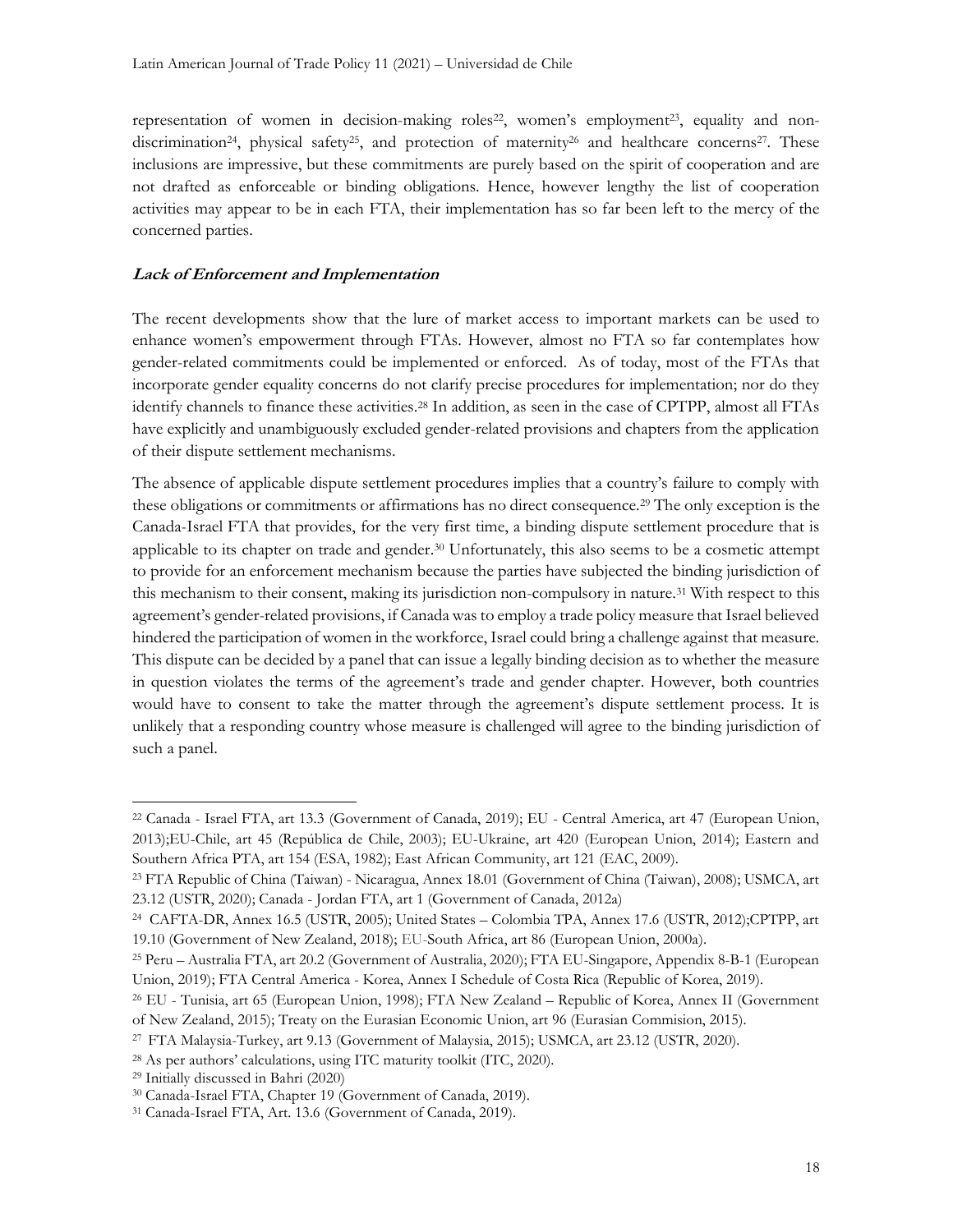These discussions show that there is a half-opened door in FTAs that countries need to push open further by finding different ways of implementing or enforcing their gender-related commitments.32 Some recent agreements have endeavored to push open that door further. The CETA investment chapter includes a binding gender-explicit provision. Article 8.10(d) of the agreement states that a party will breach its obligation to provide fair and equitable treatment to foreign investors if any of its measures constitutes "targeted discrimination on manifestly wrongful grounds, such as gender…". These developments show that the trade community is recognizing that trade policy can be used as a tool to empower women. This represents a drastic change in trade policymaking mindset. Yet, such provisions are more of an exception as very few agreements have so far included such binding and enforceable obligations. Hence, to ensure that the gender-related commitments included so far in trade agreements can become a 'game-changer' for women in the future, it is crucial to rethink how these commitments might be financed, implemented, and enforced.

#### Defining 'Women Empowerment' and 'Gender Equality'

The terms 'gender equality' and 'women empowermen'" have not been defined in any multilateral or regional trade agreement. No international organization has tabled a definition for the consideration of all countries so far. This means that there is to date no universally accepted definition of those concepts.

This is not the first time we are witnessing the issue of lack of definition for fundamental concepts or terms in international trade law. Various other important concepts remain undefined in international trade agreements, and in particular, in WTO Agreements. Three such examples are the lack of definition for crucial terms used frequently in WTO Agreements such as 'developing countries'33, 'like products'<sup>34</sup> and 'national security exception'<sup>35</sup> .

Another such example is that of the 'public morality' exception, as it also lacks a universally accepted definition. Scholars have raised concerns about the overbroad nature of the public morality exception that could provide a cloak for protectionism (Serpin, 2016). Public morals range from views related to religion,36 human rights,37 consumption of alcohol,38 drug trafficking and corruption (WTO, 2016), gambling (WTO, 2013), consumer protection (WTO, 2017), and the protection of animals (WTO, 2014). Literature suggests that a stringent approach to the application of the public morals exception may infringe a country's legitimate interests and sovereign rights to protect the values that its society regards as important (Diebold, 2008).

<sup>32</sup> Originally discussed in, and adapted from, Bahri (2020)

<sup>33</sup> See, for example, GATT's Article XVIII and the Enabling Clause officially called the "Decision on Differential and More Favourable Treatment, Reciprocity and Fuller Participation of Developing Countries". For details, see Ukpe and Khorana (2021).

<sup>34</sup> See, for example, Articles I and III of GATT 1994. For details, see Choi (2003).

<sup>35</sup> See, for example, Article XXI, GATT 1994. For more details, see Boklan and Bahri (2020).

<sup>36</sup> Israel restricted importation of non-Kosher meat products. See WTO (1999).

<sup>&</sup>lt;sup>37</sup> The USA restricted importation of products made by indentured child labour. See Treasury and General Government Appropriations Act of 1998, Pub. L. 105-61, § 634, 111 Stat. 1272, 1316 (1997).

<sup>38</sup> Indonesia restricted importation of alcohol for moral reasons. See WTO (2007).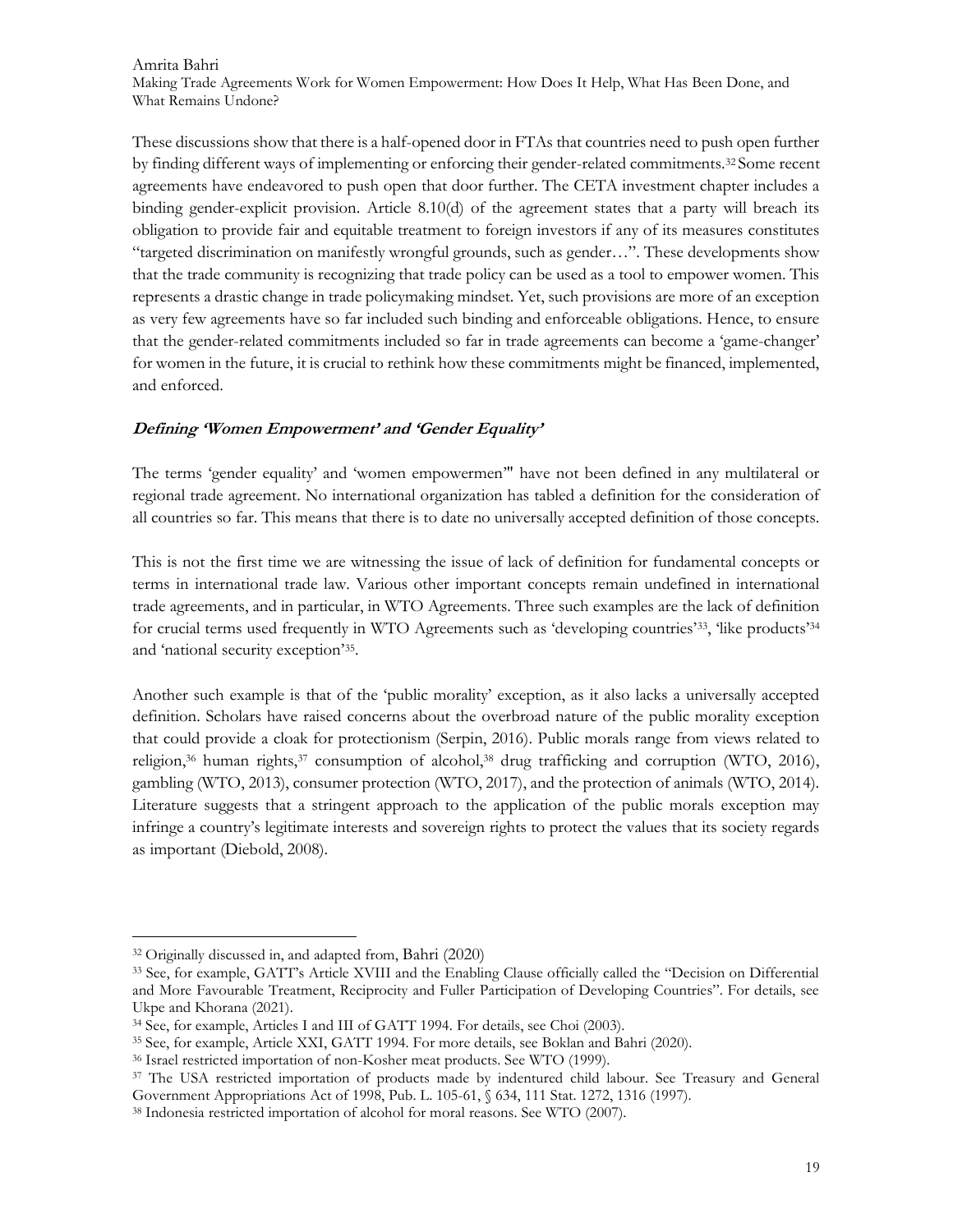Likewise, a gender-related legal provision could impose on nations a significant cost in terms of their sovereignty, as it can allow countries to interfere in the domestic affairs of other countries and place limits on their ability to deal with matters relating to their social, political, economic, cultural and even religious affairs.39 The broad and undefined scope of 'gender equality' can result in a shift towards unilateralism and may allow countries to disguise an illegal protectionist measure as a policy objective. The principal concern is the extent to which such a legal provision can allow countries to stretch the scope of this provision beyond gender equality concerns. If country A justifies a measure that bans or restricts trade with country B because country B ranks poorly on the WEF's Global Gender Gap Reports or because it does not adhere to its commitments under the International Labour Organization's conventions relating to gender equality concerns, country B can see this as country A's attempt to impose its own cultural standards on country B.

This example shows how an attempt to address gender equality concerns may be seen as an attempt to engage in 'cultural imperialism' and may therefore be used as a protectionist weapon wherein countries could take advantage of unequal market power or use these concerns in an indirect way to diminish other countries' comparative advantage by exporting their own social or cultural model to those that have a different set of values and concerns. The fears of cultural imperialism and the use of gender standards for protection of domestic industries are in fact the main concerns that several countries have voiced when they have resisted or opposed any development in respect of trade and gender, such as for the signing of the WTO's Joint Declaration on Women and Trade (Bissio, 2017; Singh, 2017).

# Conclusion

While women empowerment can lead to more economic growth, the converse is not true; economic growth does not automatically lead to women empowerment. Hence, efforts need to be made to make that happen. Trade agreements can provide a relevant intervention, as the lure of market access through such agreements can be used to incentivize such changes at the domestic level. However, the promises being promised in these agreements need to either be made implementable or enforceable in nature. That has not been done for majority of the gender-related provisions incorporated in current trade agreements.

So, the glass is half full, as in the recent past, positive strides have been made by various international institutions and countries in reaffirming the need for women empowerment in the context of trade policy agenda. New standalone chapters on trade and gender, dedicated trade and gender arrangements, joint multilateral declarations, outreach events and advocacy efforts and rigorous research in this area is filling up this glass even further. But more is needed, and we need to keep going.

The WTO could be the natural place to lead this process, given its expertise, experience and positioning in global rulemaking on trade issues. But the WTO's multilateral space has various limitations that impede its potential to mainstream gender-related concerns in trade policy context. These limitations include

<sup>&</sup>lt;sup>39</sup> Sovereignty cost refers to the amount of power or authority a sovereign country would otherwise have but needs to surrender it when it joins an international treaty that place limits on and encourages interference in its domestic affairs (Sikkink, 1993). Abbott and Snidal note that the 'sovereignty costs' is low when states 'simply make international commitments that limit their behavior in particular circumstances,' but that these costs are higher when 'states accept external authority over significant decisions.' (Abbott & Snidal, 2000). For a contrary view, see Reus-Smit (2001) (author observes that sovereignty and human rights are interrelated and should be seen as two contradictory values).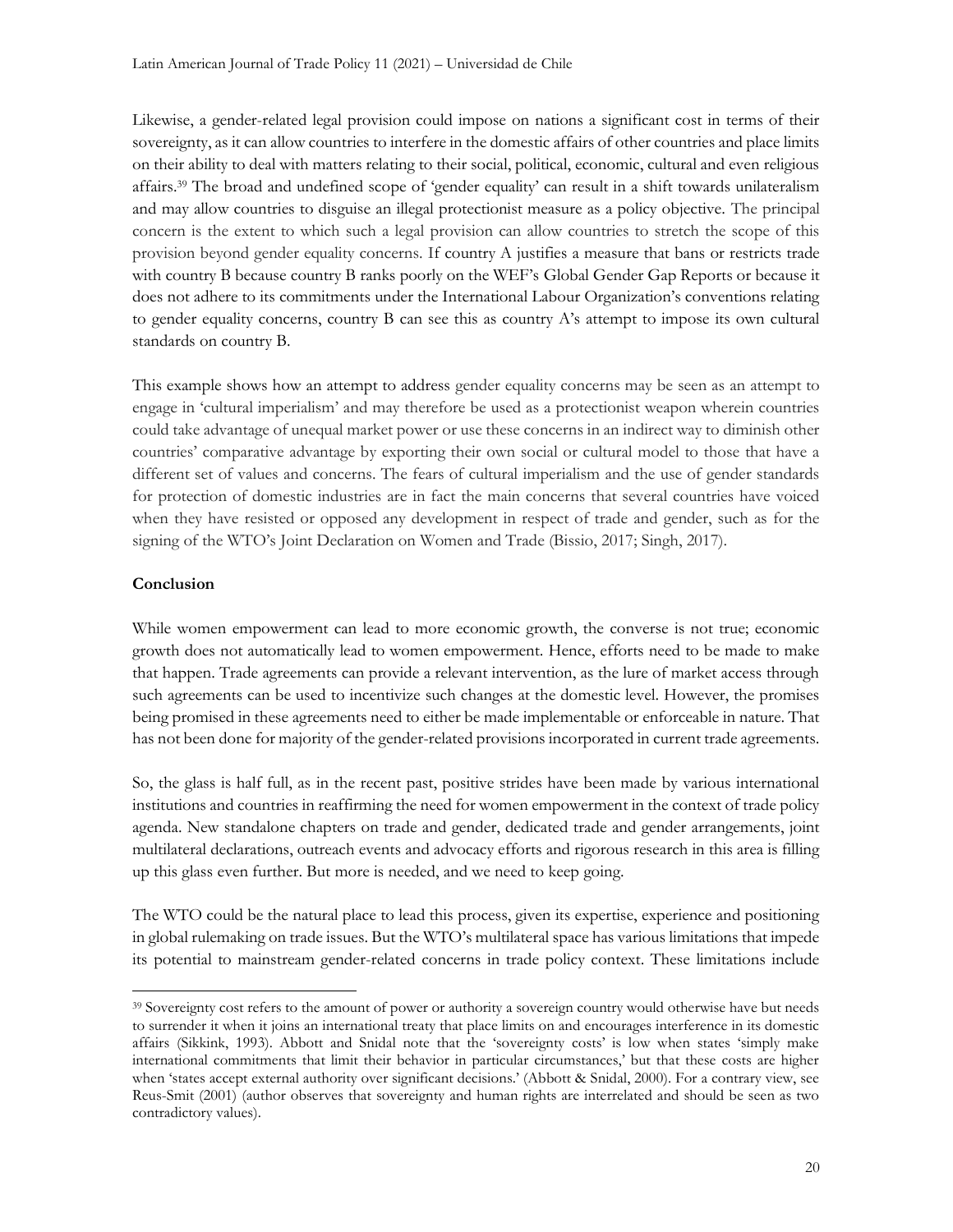members' concerns that gender-related obligations in trade instruments can usher in a new generation of protectionist actions against selected countries. In the words of a developing country ambassador, "the gender issue can be used to restrain trade from some countries" (IISD, 2021). Moreover, countries may lack the political willingness to reduce gender inequality in their respective jurisdictions. Countries may also believe that gender equality is not directly related to trade and hence must not be included in trade instruments. These difficulties and hesitations seem insurmountable in the current environment of rising protectionism and nationalism.40 Hence, the multilateral trading system may not be fully prepared to sign onto these issues at the moment. After all, there is a reason why WTO's texts are completely silent about these concerns and do not accommodate a single gender-explicit provision in this respect.

#### References

- Aaronson, S. A., & Chaffour, J. P. (2011). The Wedding of Trade and Human Rights: Marriage of Convenience or Permanent Match?
- Abbott, K. W., & Snidal, D. (2000). Hard and soft law in international governance. International Organization, 54(3), 421-456.
- African Union. (2019). Agreement Establishing the African Continental Free Trade Area (AfCFTA). Bahrein Penal Code, (1976).
- Bahri, A. (2019). Measuring the Gender-Responsiveness of Free Trade Agreements: Using a Self-Evaluation Maturity Framework. Global Trade Customs Journal, 14(11/12).
- Bahri, A. (2020). Women at the Frontline of COVID-19: Can Gender Mainstreaming in Free Trade Agreements Help? Journal of International Economic Law, 23(3), 563-582.
- Baldwin, R., & Evenett, S. J. (2020). COVID-19 and trade policy: Why turning inward won't work: CEPR Press.
- Balogh, J. M., & Jámbor, A. (2020). The environmental impacts of agricultural trade: A systematic literature review. Sustainability, 12(3), 1152.
- Bhala, R., & Wood, C. N. (2018). Two Dimensional Hard-Soft Law Theory and the Advancement of Women's and LGBTQ Rights through Free Trade Agreements. Ga. J. Int'l & Comp. L., 47, 299.
- Bissio, R. (2017). Is "Gender" a Trojan Horse to Introduce New Issues at WTO? Retrieved from https://twnetwork.org/wto/%E2%80%9Cgender%E2%80%9D-trojan-horse-introduce-newissues-wto
- Boklan, D., & Bahri, A. (2020). The first WTO's ruling on national security exception: Balancing interests or opening Pandora's box? World Trade Review, 19(1), 123-136.
- Chamberlin, J., & Schene, A. H. (1997). A working definition of empowerment. Psychiatric rehabilitation journal, 20, 43-46.
- Choi, W.-M. (2003). 'Like products' in international trade law: towards a consistent GATT/WTO jurisprudence: Oxford University Press on Demand.
- Council of Europe. (2021). What is gender mainstreaming? Retrieved from https://www.coe.int/en/web/genderequality/what-is-gender-mainstreaming
- Diebold, N. F. (2008). The morals and order exceptions in WTO law: balancing the toothless tiger and the undermining mole. Journal of International Economic Law, 11(1), 43-74.
- Dong, J., He, J., Li, X., Mou, X., & Dong, Z. (2020). The effect of industrial structure change on carbon dioxide emissions: a cross-country panel analysis. Journal of Systems Science and Information, 8(1), 1-16.
- Duflo, E. (2012). Women empowerment and economic development. Journal of economic literature, 50(4), 1051-1079.

<sup>40</sup> For recent discussions, see Baldwin and Evenett (2020).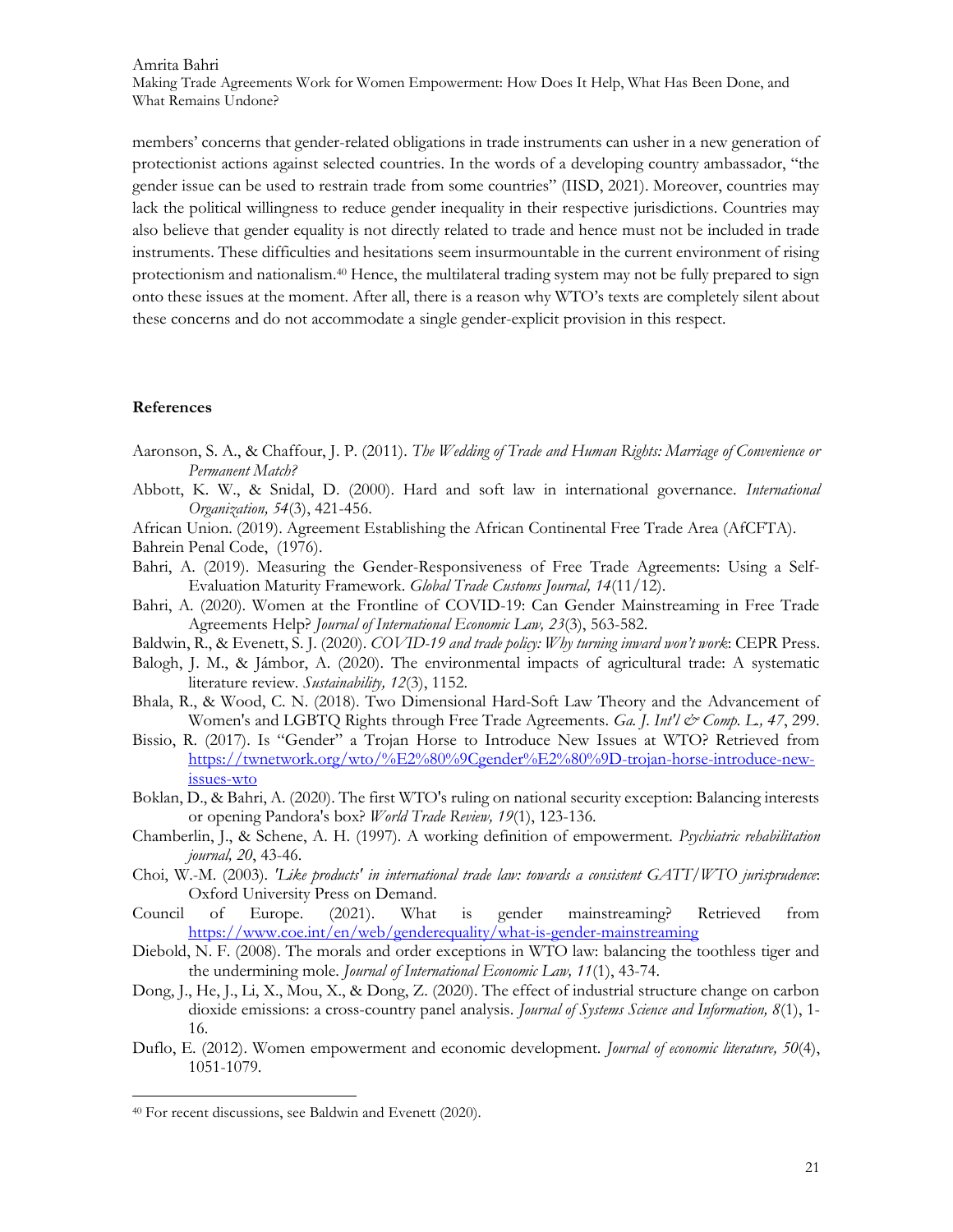Treaty for the Establishment of the East African Community (2009).

Agreement for the Establishment of the Preferential Trade Area for Eastern and Southern Africa (1982). Treaty on the Eurasian Economic Union (2015).

- Euro-Mediterranean Agreement establishing an association between the European Communities and their Member States, of the one part, and the Republic of Tunisia, (1998).
- European Union. (2000a). Agreement on Trade, Development and Cooperation between the European Community and its Member States, of the one part, and the Republic of South Africa.
- European Union. (2000b). The Partnership Agreement between the members of the African, Caribbean and Pacific (ACP) Group of States of the one part and the European Union and its Member States of the other part (Cotonou Agreement)
- Euro-Mediterranean Agreement establishing an Association between the European Communities and their Member States, of the one part, and the Arab Republic of Egypt, of the other part (2004).
- Euro-Mediterranean Agreement establishing an Association between the European Community and its Member States, of the one part, and the People's Democratic Republic of Algeria, of the other part (2005).
- Euro-Mediterranean Agreement establishing an Association between the European Community and its Member States, of one part, and the Republic of Lebanon, of the other part (2006).
- European Union. (2009). Interim Partnership Agreement between the European Community, of the one part, and the Pacific States, of the other part.
- European Union. (2012). Interim Agreement establishing a framework for an Economic Partnership Agreement between the Eastern and Southern Africa States, on the one part, and the European Community and its Member States, on the other part.
- Agreement Establishing an Association between the European Union and its Member States, on the one hand, and Central America on the other (2013).
- Association Agreement between the European Union and its Member States, of the one part, and Ukraine, of the other part (2014).
- European Union. (2019). Free Trade Agreement between the European Union and the Republic of Singapore
- Fontana, M. (2009). The Gender Effects of Economic Partnership Agreements (EPAs): A Synthesis of Findings from Tanzania, Mozambique and Jamaica. Report for Gender and Women's Rights Analysis of Economic Partnership Agreements', funded by DFID.
- Fontana, M., & Paciello, C. (2010). Gender Dimensions of Agricultural and Rural Employment: Differentiated Pathways out of Poverty. Retrieved from
- Government of Australia. (2020). Peru Australia Free Trade Agreement
- Government of Canada. (2012a). Agreement on Labour Cooperation between Canada and Jordan.
- Government of Canada. (2012b). Canada-Costa Rica Free Trade Agreement.
- Government of Canada. (2019). Canada-Israel FTA.
- Government of Canada. (2020). CETA Trade and Gender Recommendation: EU-Canada Work Plan 2020-2021. Retrieved from https://www.international.gc.ca/trade-commerce/tradeagreements-accords-commerciaux/agr-acc/ceta-aecg/CETA\_work\_plan-AECG\_plan\_travail-2020-2021.aspx?lang=eng
- Free Trade Agreement between the Republic of China (Taiwan) and the Republic of Nicaragua (2008).
- Free Trade Agreement Between the Government of Malaysia and the Government of the Republic of Turkey (2015).
- Government of New Zealand. (2015). New Zealand Republic of Korea Free Trade Agreement.
- Government of New Zealand. (2018). Comprehensive and Progressive Agreement for Trans-Pacific Partnership
- GTGA. (2020). Global Trade and Gender Arrangement. Retrieved from https://www.international.gc.ca/trade-commerce/inclusive\_trade-commerce\_inclusif/itaggaci/arrangement.aspx?lang=eng
- Harrison, J. (2019). The labour rights agenda in free trade agreements. The Journal of World Investment  $\dot{\mathcal{C}}$ Trade, 20(5), 705-725.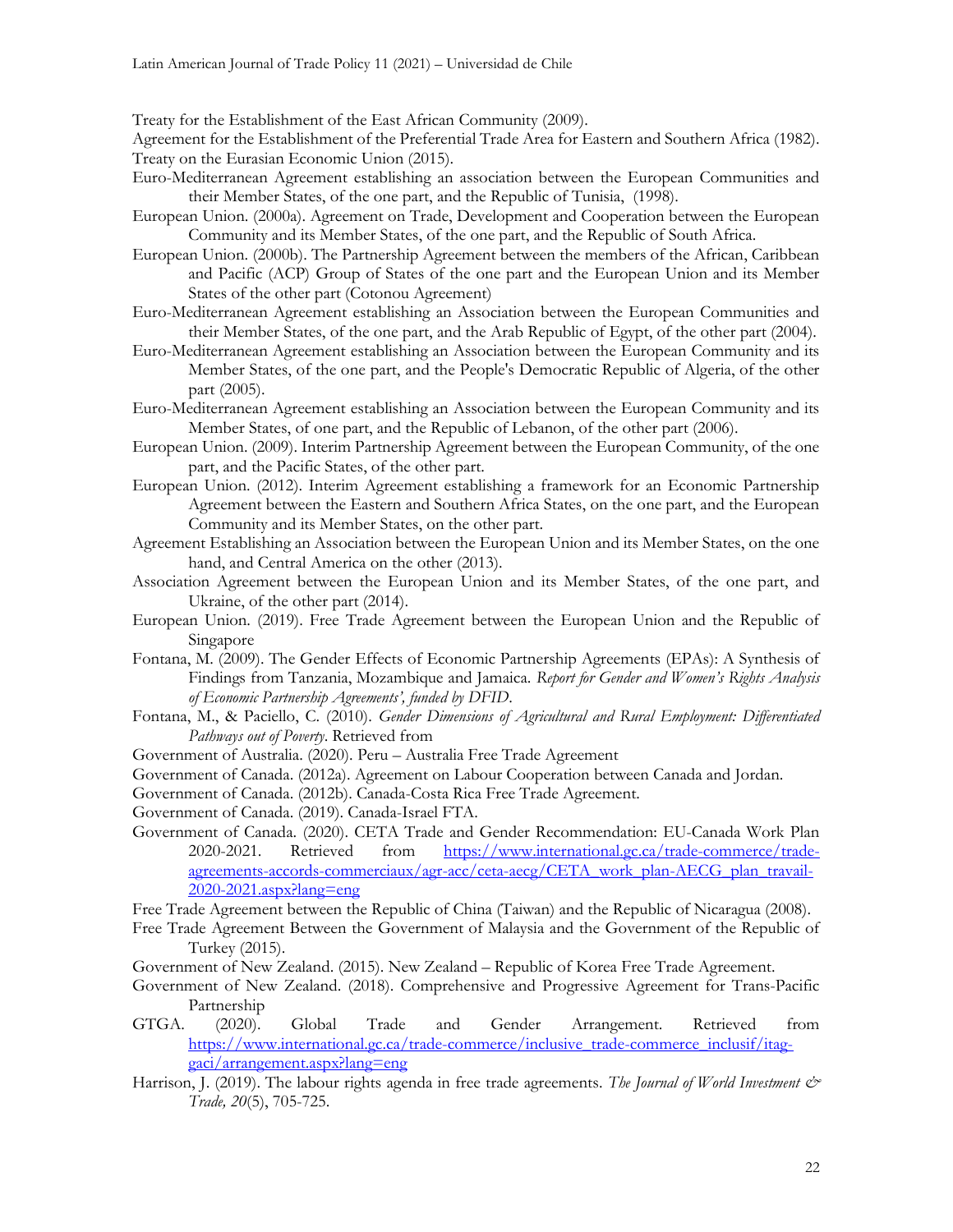Amrita Bahri

Making Trade Agreements Work for Women Empowerment: How Does It Help, What Has Been Done, and What Remains Undone?

- Hyder, A., & Behrman, J. R. (2012). International trade openness and gender gaps in Pakistani labor force participation rates over 57 years. Journal of the Asia Pacific Economy, 17(3), 367-382.
- IISD. (2021). WTO Heads for a Ministerial Declaration on Trade and Gender. Retrieved from https://sdg.iisd.org/commentary/policy-briefs/wto-heads-for-a-ministerial-declaration-ontrade-and-gender/
- ILO. (2017). Handbook on Assessment of Labour Provisions in Trade and Investment Arrangements: International Labour Organization.
- ITC. (2020). Mainstreaming Gender in Free Trade Agreements. Geneva: ITC.
- ITC. (2021). Women and Trade. Retrieved from https://www.intracen.org/itc/women-and-trade/
- Kabeer, N. (2003). Gender Mainstreaming in Poverty Eradication and the Millennium Development Goals: A handbook for policy-makers and other stakeholders: Commonwealth Secretariat.
- Kagnicioglu, D. (2017). The role of women in working life in Turkey. WIT Transactions on Ecology and the Environment, 226, 349-358.
- Klugman, J., & Gamberoni, E. (2012). Gender and trade: A frech look at evidence Paper presented at the International Trade Forum.
- Korinek, J., Moïsé, E., & Tange, J. (2021). Trade and gender: A Framework of analysis. Retrieved from Paris:
- Kurshan, L. (2000). Rethinking Property Rights as Human Rights: Acquiring Equal Property Rights for Women Using International Human Rights Treaties. Am. UJ Gender Soc. Pol'y  $\mathcal{Q}^*$  L., 8, 353.
- Levinsohn, J. (1999). Employment responses to international liberalization in Chile. Journal of international Economics, 47(2), 321-344.
- Lubem, A. E., & Sarah, D. H. (2018). Moderating Effect ff Self-Efficacy on the Relationship Between Women Empowerment and New Venture Creation in Benue State, Nigeria. International Journal of Information, Business and Management, 10(2), 1-18.
- Martínez-Zarzoso, I. (2018). Assessing the effectiveness of environmental provisions in regional trade agreements: An empirical analysis. Retrieved from Pars:
- Michalos, A. C. (2014). Encyclopedia of quality of life and well-being research: Springer Netherlands Dordrecht.
- Monteiro, J.-A. (2021). The evolution of gener-related provisions in regional trade agreements. Retrieved from Geneva: https://www.wto.org/english/res\_e/reser\_e/ersd202108\_e.pdf
- Muravyev, A., Talavera, O., & Schäfer, D. (2009). Entrepreneurs' gender and financial constraints: Evidence from international data. Journal of Comparative Economics, 37(2), 270-286.
- OECD. (2021). Trade and Gender. Retrieved from https://www.oecd.org/trade/topics/trade-andgender/
- Page, N., & Czuba, C. E. (1999). Empowerment: What is it. *Journal of extension*, 37(5), 1-5.
- Free Trade Agreement between the Republic of Central America and the Republic of Korea (2019).
- Agreement establishing an association between the European Community and its Member States, of the one part, and the Republic of Chile, of the other part (2003).
- Vietnam Chile Free Trade Agreement (2014).
- Reus-Smit, C. (2001). Human rights and the social construction of sovereignty. Review of International Studies, 27(4), 519-538.
- SADC. (2008). Protocol on Gender and Development
- Serpin, P. (2016). The public morals exception after the WTO seal products dispute: Has the exception swallowed the rules. *Colum. Bus. L. Rev.*, 217.
- Sikkink, K. (1993). Human rights, principled issue-networks, and sovereignty in Latin America. International Organization, 47(3), 411-441.
- Singh, A. (2017). Explained: India's Refusal to Back WTO Declaration on Gender Equality in Trade. Retrieved from https://qrius.com/explained-india-refusal-gender-equality-trade/
- Stromquist, N. P. (1988). Women's education in development: From welfare to empowerment. Convergence, 21(4), 5.
- The Japan Times. (2019). Social norms hinder women's career growth. The Japan Times
- Ukpe, A., & Khorana, S. (2021). Special and differential treatment in the WTO: framing differential treatment to achieve (real) development. Journal of International Trade Law and Policy.